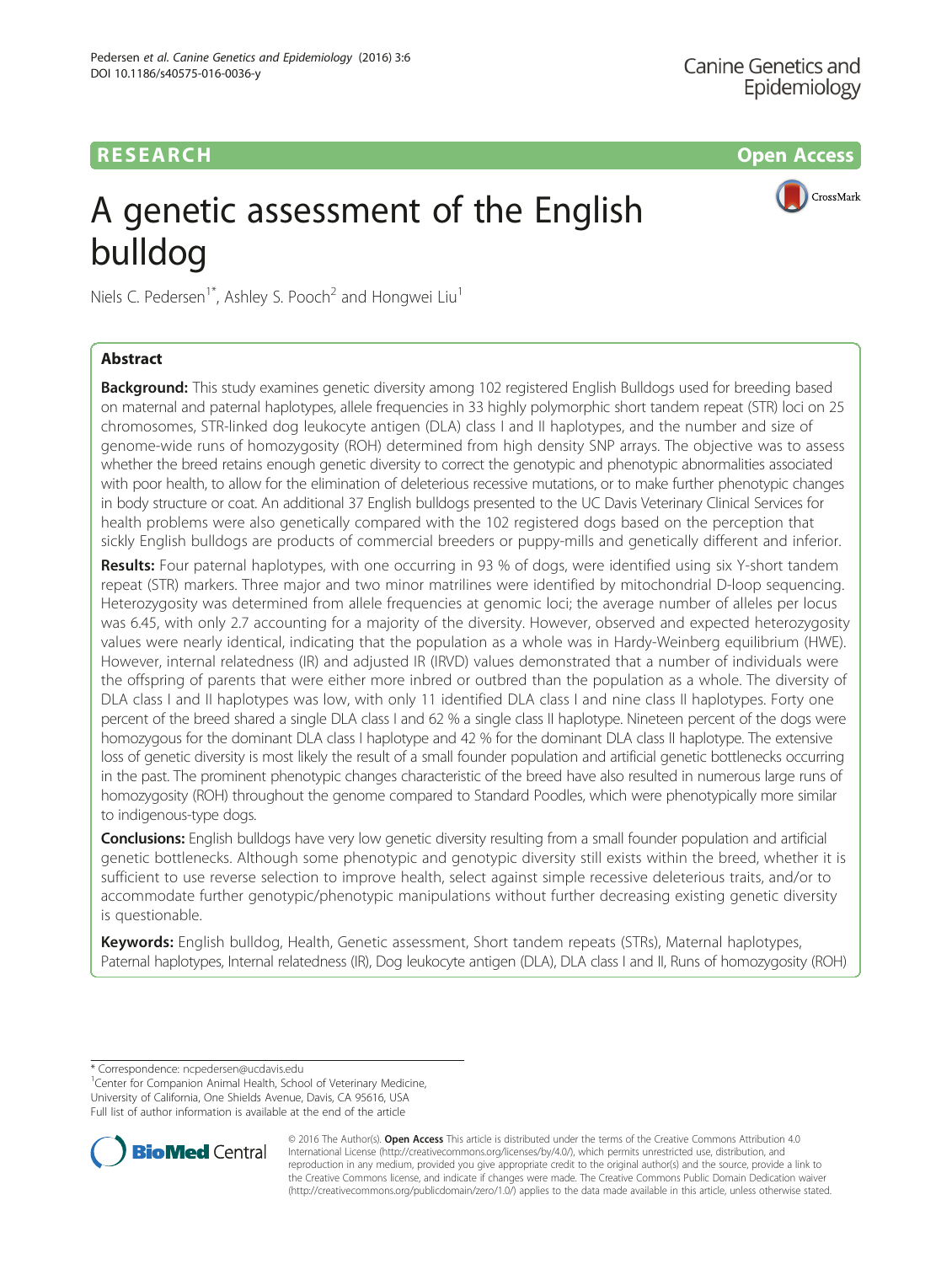## Plain English Summary

The English bulldog is one of the most popular breeds in the world because of its child-like appearance and demeanor. The alterations in body type and behavior needed to create the breed have required physical changes well beyond its village dog ancestors. These changes have occurred over hundreds of years but have become particularly rapid over the last decades. Unfortunately, popularity does not equate to health and there have been increasing pressures on breeders to moderate the extreme physical changes that now affect the breed and its health. Improving health through genetic manipulations presumes that enough diversity still exists to improve the breed from within, and if not, to add diversity by outcrossing to other breeds. The present study was an assessment of genetic diversity that still exists in a representative number of individual English bulldogs using DNA rather than pedigrees. The results confirm that the breed has lost considerable genetic diversity through such things as small founder population and artificial genetic bottlenecks resulting from highly focused selection for specific desired physical traits. This is manifested by a narrowing of allele diversity in many parts of the genome, and the creation of numerous large regions of the genome that are essentially identical within the breed, which are significantly different from other dogs. Loss of genetic diversity is also pronounced in the region of the genome that contains many of the genes that regulate normal immune responses. The loss of genetic diversity and extreme changes in various regions of the genome will make it very difficult to improve breed health from within the existing gene pool. Loss of present genetic diversity is further threatened by rapid integration of new coat color mutations, increased wrinkling of the coat, and attempts to create a more compact body type. Contrary to current beliefs, brachycephaly and the resulting breathing problems in the breed are the result of complex changes in head structure, and cannot be corrected by merely lengthening the face. Furthermore, other issues in English bulldogs need to be addressed, including many serious health problems that are not associated with brachycephaly, but are intrinsic to inbreeding.

## Background

The first mention of what might be a contemporary type bulldog was reported in 1632 [[1\]](#page-14-0). The "bull" refers to the breed's use in the sport of bull baiting in England. Bull baiting, which had its beginning even centuries earlier with the Egyptians, Greeks and Romans, became a national sport in England from the  $13<sup>th</sup>$  to  $18<sup>th</sup>$  centuries [[1\]](#page-14-0). The objective was for the dog to latch onto the bull's nose and force it to the ground, with the first dog to do so the victor. These original bulldogs had stockier bodies, larger heads and stronger jaws, and a more ferocious and aggressive temperament than the common indigenous dogs of the period. Therefore, their ancestors were presumably mastiff-type dogs originally bred in Asia for their strength and aggressiveness. Controversy exists as to whether these Mastiffs were crossed with breeds such as the Pug to make them more effective at bull baiting [\[1](#page-14-0)]. The first description of a Bulldog as a distinct entity from the Mastiff was in 1631 in a letter written from Mr. Eaton in Spain to a friend in England [[1](#page-14-0)]. The bulldog was further genetically altered over the 500 year period of bull baiting by "selection of the fittest," with emphasis on increasing agility and putting more power and weight into the head and front end to minimize spinal damage when they were shaken by the bulls [[1\]](#page-14-0).

Attempts to legislate against bull baiting began in the UK in 1802 and the sport was finally abolished by an Act of Parliament in 1835, which led the breed to the brink of extinction [\[1](#page-14-0)]. The Bulldog endured by the efforts of a small group of aficionados and the breed underwent even more change in size and temperament after 1835 to ultimately make them into the shorter-faced, squatter and more affable companion dog that we know today.<sup>1</sup> The first Bulldogs appeared in show rings in the UK in 1860, and the Bulldog was first recognized by the American Kennel Club in  $1886.<sup>2</sup>$ 

A number of modern breeds use "bull" or "bulldog" in their names and all have evolved from the original Bulldogs and Mastiff-type dogs [[1, 2](#page-14-0)]. Some of these breeds are of more ancient origin, while others are reconstructions of breeds that no longer exist. The modern Olde English Bulldogge is a reconstruction of the original bulldog based on crosses between English bulldog, American bulldog, American Pit Bull Terrier and Mastiff.<sup>3</sup> The Miniature bulldogs, French bulldog and American bulldog are also constructed breeds that nonetheless trace some of their ancestry to the original English bulldog. Although there are several "bulldogs," the ideal English bulldog is easily differentiated by its huge head with wedge-shaped body, short and folded ears; stocky build with deep furrows of the skin, especially of the face; short or corkscrew tail; short thick legs with equally broad paws; and a gentle, child-like appearance and disposition [[2\]](#page-14-0).

The outward appearance of many dog breeds change with time, and this is also true of the English bulldog. $4.5$ Photographs of English bulldogs from the nineteenth century depict dogs with less pronounced brachycephaly, less chondrodystrophic skeletal structure, a long tail, and without excessive skin folds on their face or body.<sup>6</sup> A picture of an English bulldog from 1935 can be found on an orange crate label advertising California oranges (Fig. [1\)](#page-2-0) and this dog was already differing in appearance from its ancestors pictured a century earlier and from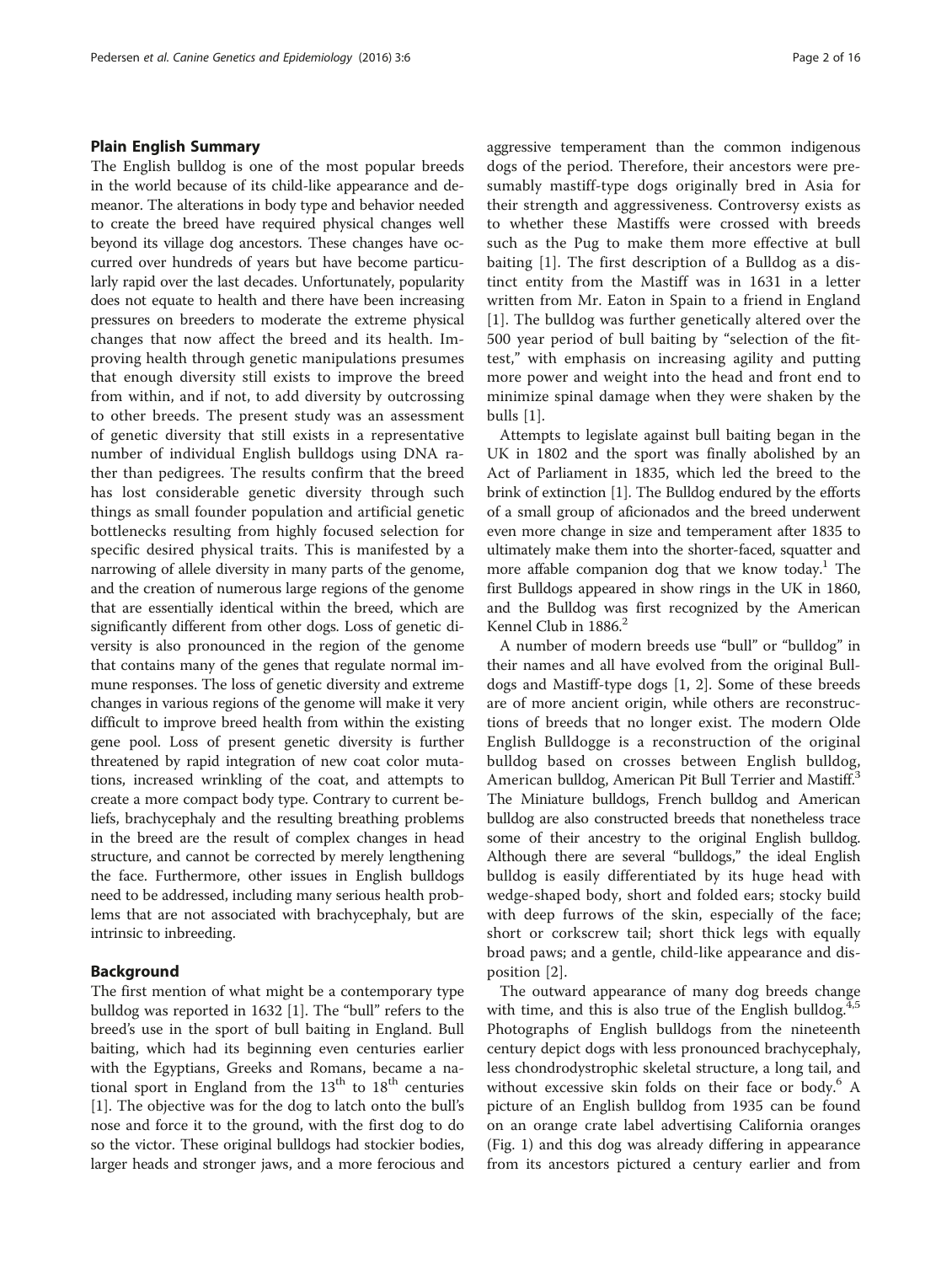contemporary English bulldogs. However, photographs of modern English bulldogs still demonstrate a range of phenotypic diversity, with some dogs being smaller and squatter or larger and longer-legged, some with smooth rather than wrinkled coats, some with less brachycephalic and furrowed faces, some with longer and less chondrodystrophic limbs, some more prognathous than others, some with intact tails, and others with different shaped remnants of tails.<sup>7,8</sup>

Although much has been said about the ill-health of contemporary English Bulldogs, the English bulldog of the late  $19<sup>th</sup>$  century also had its share of health problems and critics.<sup>5</sup> Therefore, the English bulldog was not initially popular in the UK, although its popularity has greatly increased over the last decades in many affluent countries [[3\]](#page-14-0). English bulldog owners love their babylike appearance and demeanor and the breed has been cited as one of the prime examples of exuberant anthropomorphism [[4\]](#page-14-0). Health problems of the breed have not decreased its popularity and deviations from the original standard based on changing perceptions of "champion form" have led to even more conformational changes that have further affected breed health.<sup>5</sup>

The health problems of the English bulldog have been well documented and start with conception, fetal development and parturition. Severe conformational changes have necessitated a high rate of artificial insemination and Caesarean sections and litter sizes tend to be small.<sup>5,9</sup> The breed ranks second in congenital disease and associated puppy mortality [\[5](#page-14-0)], due mainly to birth defects such as flat chests with splayed legs; anasarca (water babies) and cleft palate [\[6](#page-14-0)].10,11 Although some English bulldogs enjoy

reasonable health, their longevity is definitely affected by the degree of conformational change and inbreeding, which is reflected by lifespan estimates ranging from 3.2 to 11.3 years with a median of 8.4 years [\[7\]](#page-14-0). Individuals requiring extensive veterinary care at a young age rarely live beyond 5–6 years of age, leading to a bimodal mortality curve for the breed.<sup>11</sup>

The brachycephalic syndrome is a leading cause of illhealth and death in the breed. However, the syndrome is not caused by brachycephaly per se, as brachycephalic breeds such as the boxer do not suffer the syndrome to the same degree. The bulldog tongue is excessively large at the base, the palate is large and easily obstructed by the base of the tongue, the lower jaw is pushed forward (prognathous), and the nares are frequently stenotic and the trachea hypoplastic. This leads to loud panting during physical exercise, stridor during rest and slobbering; sleep apnea, hypercapnia and hypochloremia/hypomagnesemia; exercise intolerance, cyanosis and collapse; and choking fits manifested by gagging, retching, vomiting, aerophagia/ flatulence and aspiration pneumonia [[8](#page-14-0)–[12\]](#page-14-0). The breathing difficulties of English bulldogs also make them very sensitive to overheating and heat stroke.

Chondrodysplasia, a heritable skeletal disorder that has been incorporated into the phenotype of many dog breeds [[13\]](#page-14-0), predisposes English bulldogs to skeletal disorders such as hip dysplasia, elbow dysplasia, luxating patella and shoulders, intervertebral disk disease, cruciate ligament rupture, hemivertebra, torsional pelvic deformity and problems with normal copulation and parturition [\[14](#page-14-0), [15](#page-14-0)]. Prognathism predisposes to dental disease, while excessive folding of the skin, especially on the face, is associated with skin fold dermatitis, muzzle acne, folliculitis, furunculosis, and eye conditions such as entropion, ectropion, and eversion of the third eyelid. The cork-screw tail can result in tail fold dermatitis. Other heritable conditions that are related to loss of genetic diversity and inbreeding include cataract, various heart valve defects including pulmonic stenosis, hydrocephalus, cysteine urolithiasis, and hiatal hernias; immunologic disorders that include a propensity for severe demodectic mange indicative of immunodeficiency, allergies associated with atopic dermatitis and ear infections, and autoimmune diseases such as hypothyroidism; and cancers including glioblastoma, mast cell sarcoma and lymphoma [[15](#page-14-0), [16\]](#page-14-0). Although the bond and affection between English bulldogs and their owners is strong, the cost of treating health problems is often prohibitive and many of them end up in shelters or euthanized.

Severe health problems in English bulldogs in the USA and the UK have prompted articles [[16\]](#page-14-0) such as "Can the Bulldog be saved?" The article documented the short lives of University of Georgia mascots and re-kindled the humane issues of knowingly breeding dogs destined to lives of serious ill-health. An earlier broadcast on the

Fig. 1 A drawing of an English bulldog from 1935 copied from a

California Orange Crate Label of the Rudolph Marketing Company.

<span id="page-2-0"></span>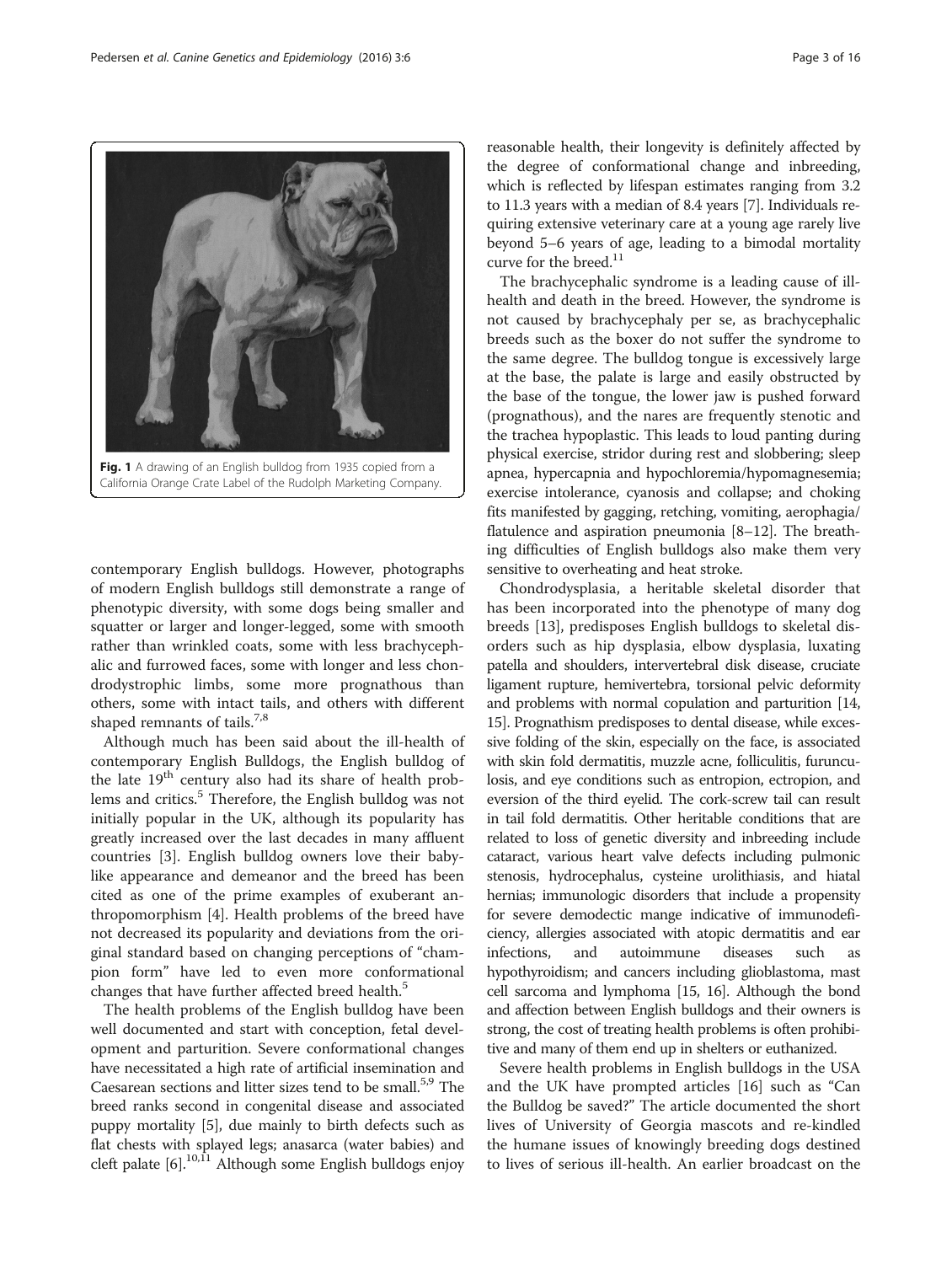BBC spawned three independent reports identifying the English bulldog as a breed in need of genetic intervention, presumably to breed away from the extremes of brachycephaly and chondrodysplasia and increase genetic diversity. The British Kennel Club responded to these criticisms by revising the English bulldog standard to select against obvious breathing difficulties and avoid extreme facial wrinkling.<sup>12</sup> However, bulldog breeders in the UK argue that "what you'll get is a completely different dog, not a British bulldog"<sup>12</sup>, a strange argument given the continuous phenotypic changes that have occurred within the breed over many decades.<sup>6,7,8</sup> Groups in The Netherlands have called for a ban on English bulldogs based on a belief that the breed can no longer be returned to a health, while supporters believe that the breed can be returned to health from within and are petitioning the government against the ban.<sup>13</sup> American breeders of English bulldogs have avoided the issue and even deny that the breed is unhealthy, pointing to its popularity as proof [\[3](#page-14-0)]. However, the bulldog has been banned from plane travel in the cargo hold by many domestic and international airlines due to a high incidence of deaths.14

English bulldogs have risen from  $5<sup>th</sup>$  to  $4<sup>th</sup>$  in popularity between 2013 and 2015 in AKC registrations [[3](#page-14-0)], proving that the public is more enamored with the dog than concerned about its health. Assuming that this attitude will change and steps taken to improve the breed's health, how can this best be accomplished? Diehard breeders would argue that this should involve genetic change from within existing bloodlines. The question then becomes whether there is enough residual phenotypic and genotypic diversity to significantly improve the health of the breed using the existing stock. Although there is still phenotypic variability in the breed based on photographs6,7,8, bulldogs that reproduce without assistance, move freely, walk or run for long distances, and breathe normally even at rest are the exception.

Efforts are underway in the UK to improve the health of bulldogs from within the breed by making modest changes on what is acceptable in a show dog. However, there is very little knowledge about the actual genetic status of the breed and whether enough genetic and phenotypic diversity still exists to significantly improve health without further reducing existing genetic diversity or relying on outcrossing. Breeders still rely heavily on pedigrees and coefficients of inbreeding (COI). The problem is that pedigrees emphasize ancestors and inheritance by descent but not actual genetic makeup. They are also subject to parentage errors and COIs based on a few recent generations are of limited value in a breed that started with few founders subjected to numerous artificial bottlenecks that occurred decades and even centuries earlier. Therefore, we endeavored to conduct a broadbased genetic assessment of the breed using DNA rather than pedigrees. The findings of this study indicate that English bulldogs may have insufficient genetic diversity to significantly improve gross physical abnormalities associated with poor health, to eliminate simple recessive deleterious traits, or to use inbreeding to rapidly integrate new coat colors and to breed for a smaller and more compact shape without further decreasing genetic diversity in individuals and adding to their health problems.

## **Methods**

## Sample acquisition and DNA extraction

The Veterinary Genetics Laboratory (VGL) (UC Davis School of Veterinary Medicine, Davis, CA, USA) provided DNA samples of 102 registered English Bulldogs; 87 of the dogs were from the USA, six from Finland, three each from Canada and Austria, and one each from Czechoslovakia, Hungary, and Argentina. DNA from these dogs was submitted mainly for coat color or hyperuricosuria mutation testing and used in breeding programs. As such, they were presumed to be of adequate health and therefore listed as "controls". Thirty-seven DNA samples were collected from whole blood of English bulldogs submitted for various diagnostic tests at the UC Davis Veterinary Medical Teaching Hospital (VMTH). These dogs were seen for a variety of health problems ranging from breathing problems, eye problems, skin disorders, orthopedic problems, or cancer and were therefore listed as "case". DNA was extracted using established procedures [\[17\]](#page-14-0).

## Determination of maternal and paternal haplotypes

Maternal haplotypes were determined by sequencing 655 bp of the mitochondrial D-loop (nucleotide 15453– 16107) in 48 English Bulldogs as described [[18\]](#page-14-0). Dogs were as unrelated as possible based on genomic STR markers. Sequences were analyzed using Geneious software [[19](#page-14-0)]. Final sequences were compared to the National Center for Biotechnology Information (NCBI) database using nucleotide Basic Local Alignment Search Tool (BLAST) [[20\]](#page-14-0). Paternal haplotypes were determined from the 44 male dogs in the group based upon a panel of six Y-STR markers, including 650.79.2, 990.35.4, MS34A, MS34B, MS41A, and MS41B [\[21, 22\]](#page-14-0).

## Genomic STR markers and DLA class I and II STR markers

Thirty-three STR loci across 25 chromosomes were used to assess genomic diversity, while four STR loci were used to determine DLA class I haplotypes and three STR loci were used for DLA class II haplotypes. The primer sequences, dye markers, conditions for amplification and analysis of these STR markers have been published [\[23](#page-14-0)].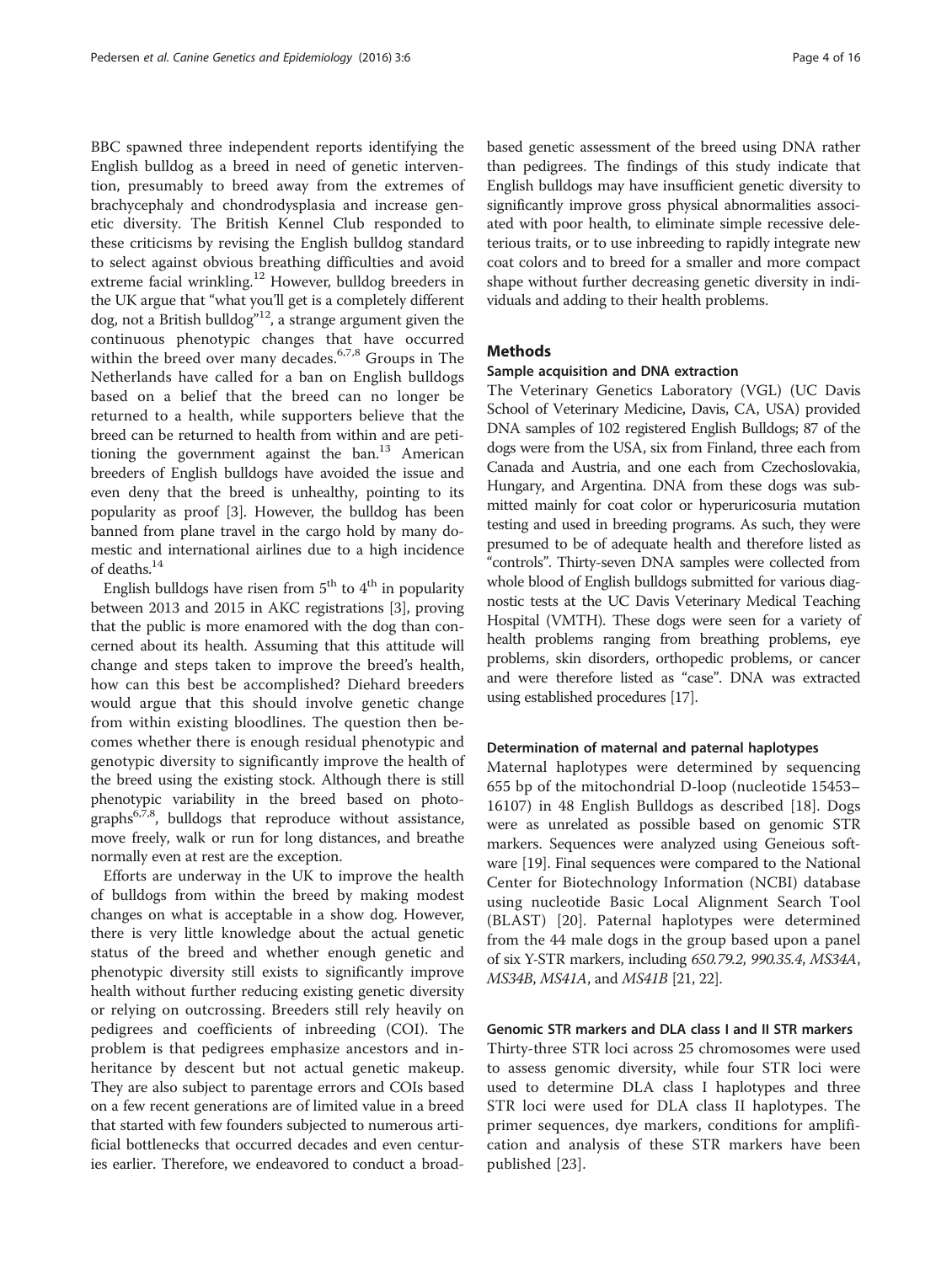## The use of allele frequencies for standard genetic assessments

A genetic assessment using allele frequencies was conducted using GenAlEx 6.5 software [[24](#page-14-0)]. The population statistics used in this study included Aa, Ae, Ho, He, and the inbreeding coefficient F. Aa represented the average number of alleles at each locus; Ae represented the average effective number of alleles at each locus; Ho is observed heterozygosity, while He is the expected heterozygosity if the population was randomly breeding. The value F is an inbreeding coefficient derived by [1- (Ho/He)]. An F value of 0 indicates that the population as a whole is in Hardy-Weinberg equilibrium (HWE), i.e., randomly breeding. A negative F value of −1.0 indicates that that every member of the population is genetically distinct, while a F value of +1.0 indicates that all members were genetically identical. Principal coordinate analysis (PCoA) was performed in Excel using the XLSTAT software.

Internal relatedness (IR) is a statistical estimate of how closely an individual dog's parents were related to each other [\[23](#page-14-0)]. It also uses allele frequency data, but unlike Ho and He, it gives more weight to uncommon alleles. An IR value of −1.0 means both parents were totally unrelated, while a value of  $+1.0$  means the parents were genetically identical. Internal relatedness values can also be used to plot the population as a whole and estimate the amount of genetic diversity lost as a result of breed creation [\[23](#page-14-0)]. The latter estimate is made by adjusting the frequencies of alleles found at each genomic STR locus to the frequency of the same allele in a large population of random breeding village dogs, thus yielding IRvillage dog (IRVD). These village dogs breed randomly and have genetic links with most modern breeds, and they are one of the largest single reservoirs of ancestral diversity inherited by descent [[22, 25, 26](#page-14-0)]. The IR and IRVD were graphed using the software R [[27\]](#page-14-0).

#### Analysis of GWAS data for runs of homozygosity

Illumina 170 K CanineHD datasets for English bulldog and Standard poodle were obtained from other GWAS studies [[28](#page-14-0), [29\]](#page-14-0) and filtered for minor allele frequency (<0.05) and genotype (>90 %). Ten English bulldogs and 10 Standard Poodles were randomly selected and their SNP arrays interrogated for runs of homozygosity (ROH) using PLINK [\[30](#page-14-0)]. Runs of homozygosity with allele sharing across all individuals were identified by applying the option –homozyg-group. The analysis yielded the number, size range of ROH, and the portion of ROH that was shared (consensus ROH) by all individuals interrogated. This information was extended by looking for the consensus ROH that were shared by 6–9 of the 10 individuals tested.

## Results

## Paternal haplotypes

Paternal haplotypes were determined for 44 male English Bulldogs in the study population using six Y-specific STRS. Haplotype 1 was dominant in 93.1 % of the dogs, while haplotype 2–4 were observed in 2.3 % of dogs each (Table 1). Paternal haplotypes three and four were closely related to the dominant haplotype 1 and appeared to arise from a single mutation in the MS41B STR locus, changing K to J or L, respectively. Test data from the UC Davis Veterinary Genetics Laboratory has also found the dominant haplotype 1 of the English bulldog in the French bulldog, Bull Terrier, Bull mastiff, Miniature bull terrier, Staffordshire bull terrier, Wire-haired fox terrier, Beagle, and Coton de Tulear.

#### Maternal haplotypes

Five maternal haplotypes were identified in the control population based on mitochondrial sequences. The sequences of the haplotypes observed in English bulldogs corresponded to GenBank Accession numbers as follows: EBU-A (GenBank:KP665923), EBU-C (GenBank:KP665928), EBU-J (GenBank:KP665924), EBU-K (GenBank:KP665914), and EBU-7 (GenBank:KP665930). Maternal haplotype frequencies and variations of base pair positions are listed in Table [2.](#page-5-0) Three of the five haplotypes were found in 90.9 % of the dogs. The five maternal haplotypes identified in English bulldogs have been found among a number of common dog breeds, with the three most common matrilines (EBU-C, −J and –K) also found in mastiff- and brachycephalic-type breeds (Table [3\)](#page-5-0).

## Genetic assessment of healthy and unhealthy English bulldogs using 33 genomic STR loci

A genetic assessment of 102 control English bulldogs based on the alleles and their frequencies at each of the 33 genomic STR loci was conducted and the population statistics were evaluated with GenAlex 6.51 software (Tables [4](#page-6-0) and [5](#page-7-0)). The highest number of individual alleles found for a single autosomal STR locus was eleven (VGL1165), and the lowest was three (INRA21). Most of the loci had one or two alleles that dominated in frequency. Nineteen of 33 loci had single alleles with a frequency  $\geq 50$  %, which are highlighted in Table [4.](#page-6-0) Six of the STRs had one allele with a frequency of 70 % or greater, and allele 202 at locus REN162C04 was virtually fixed

Table 1 Paternal haplotypes detected in 44 male English bulldogs

|  | Hap # Frequency 650.79.2 990.35.4 MS34A MS34B MS41A MS41B |  |  |  |
|--|-----------------------------------------------------------|--|--|--|
|  | 1 41 0.931 DK E J G C K                                   |  |  |  |
|  | 2 1 0.023 DK E G J C I                                    |  |  |  |
|  | 3 1 0.023 DK E J G C J                                    |  |  |  |
|  | 4 1 0.023 DK E J G C                                      |  |  |  |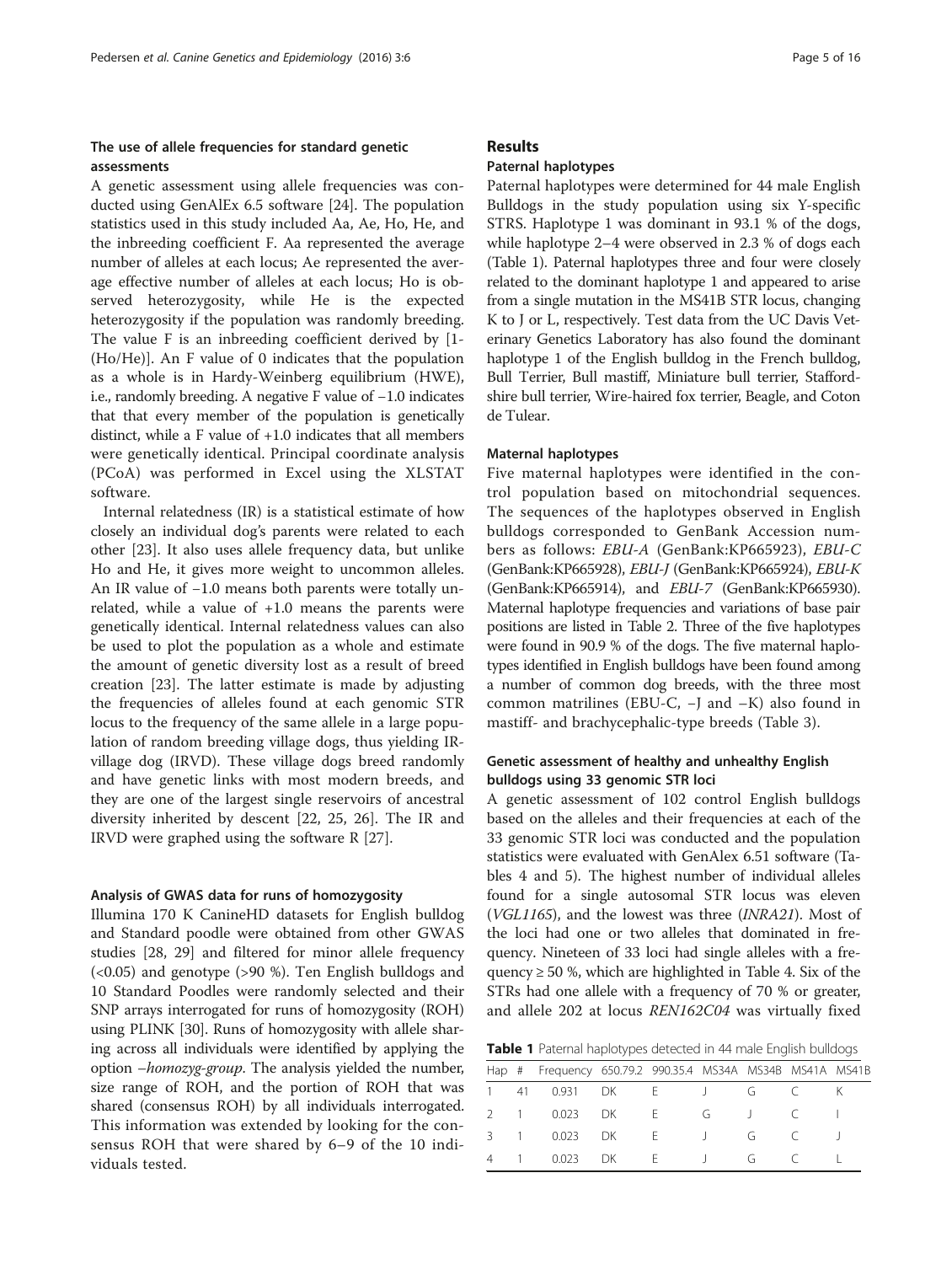|       |           |     | Base pair position |               |              |                |     |          |        |     |       |                |                |     |                |           |       |               |
|-------|-----------|-----|--------------------|---------------|--------------|----------------|-----|----------|--------|-----|-------|----------------|----------------|-----|----------------|-----------|-------|---------------|
| Hap   | Frequency | 124 | 125                | 133           | 140          | 145            | 152 | 156      | 163    | 165 | 166   | 223            | 313            | 328 | 425            | 468       | 516   | - 538         |
| EBU-A | 0.045     |     |                    |               | A            | $\top$         | G   | G        | $\top$ |     | A A C |                | $\overline{C}$ | C   |                |           | $/^d$ | $\top$        |
| EBU-C | 0.295     |     |                    |               | A            | C .            | A   | A        | $\top$ | G   | A C   |                | $\top$         | T.  | $\subset$      | $\subset$ | A     | $\mathcal{C}$ |
| EBU-J | 0.364     |     |                    | $\mathcal{C}$ | G            | $\overline{C}$ | A   | <b>A</b> | T G    |     | A C   |                | $\mathbb{R}$   | T.  | $\overline{C}$ |           | A     | $\top$        |
| EBU-K | 0.25      |     |                    |               | $\mathsf{A}$ | $\overline{C}$ | G   | A        | $C$ G  |     | A     | $\top$         | $\overline{C}$ |     |                |           | G     | T             |
| EBU-7 | 0.045     |     |                    |               | A            | $\subset$      |     | A        | $\top$ | G   | G     | $\overline{C}$ |                |     | C              |           | A     |               |

<span id="page-5-0"></span>Table 2 Frequencies and base pair position variations of maternal haplotypes found in English bulldogs

<sup>a</sup>The "/" indicates a base pair deletion mutation

with a frequency of 0.99 amongst the 102 dogs studied (Table [4](#page-6-0)). The average number of alleles per locus was 6.46, of which an average of 2.77 alleles per locus contributed disproportionately to overall diversity (Table [5](#page-7-0)). The observed and expected heterozygosity (Ho and He) were essentially the same, yielding an inbreeding coefficient (F) close to zero. The Ho, He and F values indicated that this population of 102 dogs was in HWE.

Results from a genetic assessment of 37 unhealthy case dogs were compared to that of the 102 presumably healthy controls (Table [5](#page-7-0)). The two populations were essentially identical by all of the genetic parameters, with the exception of the average alleles per locus for case dogs, which was a lower in case dogs (Table [5](#page-7-0)). However, this difference was due to variation in sample size, because Aa was similar (5.182 vs 5.364) when the 37 case dogs were compared to 37 control dogs randomly selected from the larger population by Excel (data not shown). Observed and expected heterozygosity did not differ between case and control dogs and the values for F were near zero for both groups. No differences were detected between case and control populations by principal coordinate analysis (Fig. [2\)](#page-7-0).

## Internal relatedness and adjusted internal relatedness

The mean IR value for the 102 English Bulldogs was 0.007, with individuals ranging from−0.234 (most outbred) to +0.304 (most inbred) (Fig. [3](#page-8-0), Table [6](#page-8-0)). This suggested

that there were highly inbred individuals in the population, which were balanced by an equal portion of outbred dogs, giving the impression that the population as a whole was a product of random breeding.

The adjusted IR value (IR-village dog or IRVD) for the population gave a more accurate measure of just how inbred the parents of modern English bulldogs were compared to village- or landrace- type dogs from which the breed evolved. IRVD values ranged from 0.043 to 0.64 with a mean of 0.335 (Fig. [3](#page-8-0), Table [6](#page-8-0)]. Therefore, 78/102 bulldogs (77 %) had IRVD values >0.25 and were more closely related to each other than offspring of full sibling parents from a random breeding village dog population. Values >0.25 would occur only if full sibling parents were offspring of inbred parents; the more inbred the parents the higher the IRVD score.

The IR and IRVD values for English bulldogs were further compared with the Standard Poodle (Fig. [4](#page-8-0), Table [6](#page-8-0)). Standard Poodles like the English bulldog, are very popular and a sub-population has been extensively inbred for a uniform and desirable appearance [\[23\]](#page-14-0). A comparison of minimum and maximum IR values for the two breeds show parents of individual Standard Poodles to be both more unrelated (−0.306 vs−0.234) and related (0.304 vs 0.528) than parents of individual English bulldogs (Table [6\)](#page-8-0). The differences are even more apparent when comparing IRVD values (Table [6\)](#page-8-0). This comparison demonstrated that many Standard Poodles were offspring

Table 3 Breeds identified by the UC Davis Veterinary Genetics Laboratory that share maternal haplotypes with English bulldogs

| Haplotype | Breeds exhibiting haplotype                                                                                                                                                                                                                                                                                                                                       |
|-----------|-------------------------------------------------------------------------------------------------------------------------------------------------------------------------------------------------------------------------------------------------------------------------------------------------------------------------------------------------------------------|
| FBU-A     | Airedale Terrier, Australian Terrier, Basset Hound, Beagle, Bloodhound, Bolognese, Brittany Spaniel, Cardigan Welsh Corgi, Chihuahua,<br>Coton de Tulear, English Bulldog, Golden Retriever, Great Pyrenees, Jack Russell Terrier, Labradoodle, Maltese, Poodle, Portuguese Water<br>Dog, Shetland Sheepdog, Tibetan Spaniel, Yorkshire Terrier                   |
| EBU-C     | Airedale Terrier, American Staffordshire Bull Terrier, Australian Shepherd, Brittany Spaniel, Bucovina Shepherd Dog, Chihuahua, Cocker<br>Spaniel, Dachshund, Dwarf, Schnauzer, English Bulldog, English Springer Spaniel, Fox Terrier, Greyhound, Irish Setter, Labrador Retriever,<br>Miniature Dachshund, Rottweiler, Saint Bernard, Shiba Inu, Siberian Husky |
| FBU-J     | Airedale Terrier, American Pit Bull Terrier, Bichon Frise, Boxer, Brittany Spaniel, Bull Mastiff, Cavalier King Charles Spaniel, Dalmatian,<br>English Bulldog, English Bull Terrier, German Shepherd, Greyhound, Jack Russell Terrier, Miniature Pinscher, Miniature Schnauzer, Pug                                                                              |
| EBU-K     | American Pit Bull Terrier, Australian Shepherd, Beagle, Black Russian Terrier, Blue Heeler, Border Collie, Boston Terrier, Brittany Spaniel,<br>Cocker Spaniel, Collie, English bulldog, Havanese, Pomeranian, Shiba Inu, Shikoku, Swedish Elkhound, West Highland White Terrier                                                                                  |
| EBU-7     | American Cocker Spaniel, Beagle, Bearded Collie, Briard, Cockapoo, Cocker Spaniel (unspecified), Dachshund, English Bulldog, Galgo,<br>Jack Russell Terrier, Miniature Schnauzer, Shetland Sheepdog, Shiba Inu, Toy Poodle, Viszla, Welsh Springer Spaniel                                                                                                        |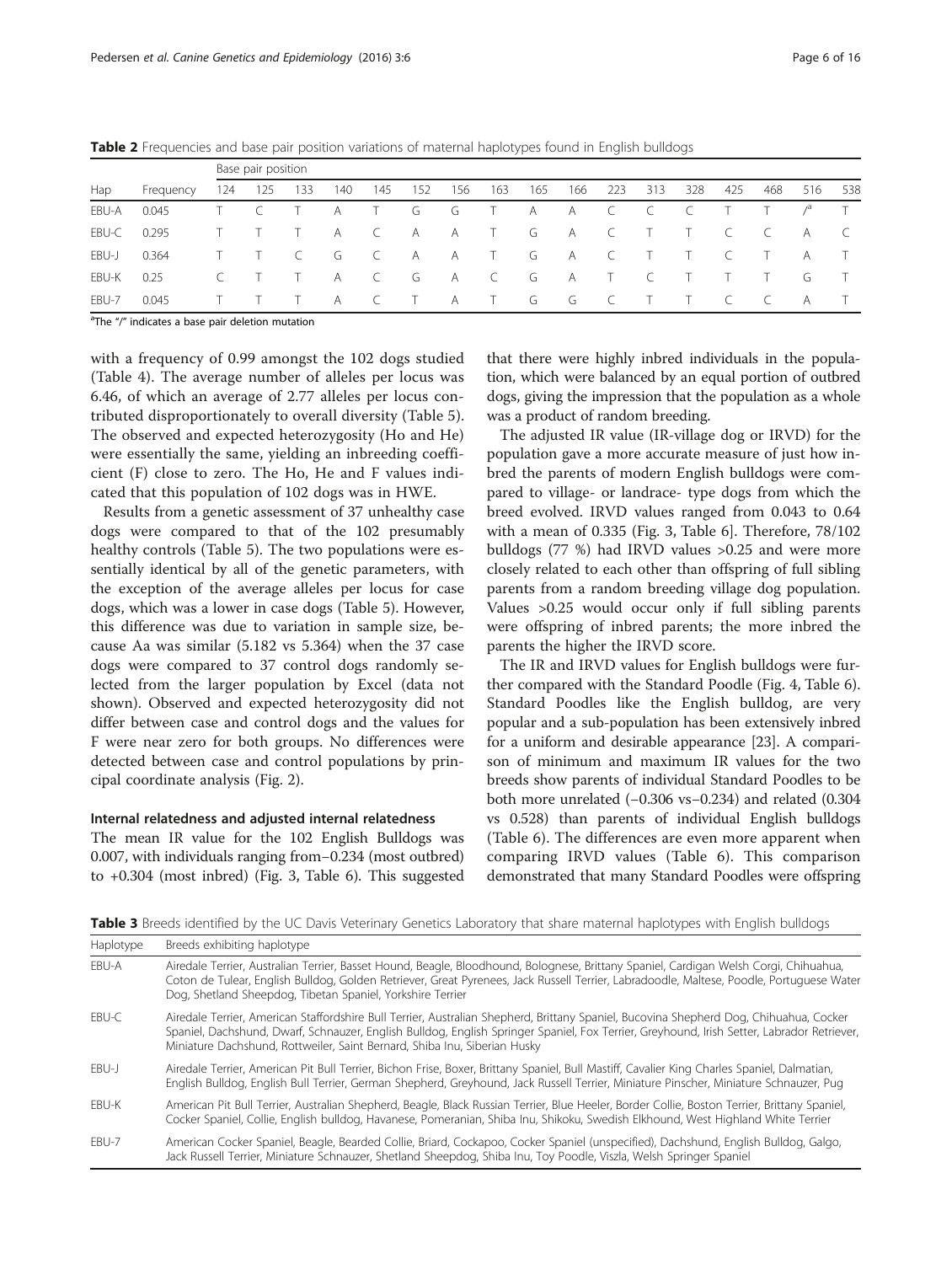<span id="page-6-0"></span>Table 4 Allele frequencies at 33 genomic STR loci for 102 control English bulldogs

| <b>VGL1165</b>   | AHT137           | <b>VGL1063</b> | <b>VGL0760</b>   | <b>VGL0910</b> | AHTh260        | AHT121        | <b>VGL2409</b>  | <b>VGL2918</b> |
|------------------|------------------|----------------|------------------|----------------|----------------|---------------|-----------------|----------------|
| 17 (0.005)       | 133 (0.005)      | 12 (0.015)     | 14 (0.015)       | 13 (0.01)      | 242 (0.005)    | 94 (0.039)    | 14 (0.203)      | 13 (0.333)     |
| 19 (0.005)       | 135 (0.23)       | 13 (0.015)     | 15 (0.005)       | 17 (0.142)     | 244 (0.098)    | 96 (0.069)    | 15(0.01)        | 14 (0.132)     |
| 21 (0.127)       | 137 (0.044)      | 14 (0.172)     | 20 (0.005)       | 18 (0.039)     | 246 (0.304)    | 98 (0.039)    | 16 (0.104)      | 15(0.02)       |
| 22 (0.196)       | 139 (0.005)      | 15 (0.044)     | 21 (0.034)       | 19 (0.333)     | 248 (0.029)    | 100 (0.103)   | 17 (0.228)      | 17 (0.147)     |
| 23 (0.005)       | 141 (0.005)      | 16 (0.039)     | 22 (0.093)       | 20 (0.172)     | 250 (0.005)    | 102 (0.676)   | 18 (0.05)       | 18 (0.044)     |
| 25 (0.054)       | 143(0.01)        | 17 (0.044)     | 23 (0.338)       | 21(0.27)       | 252 (0.02)     | 104 (0.054)   | 19 (0.02)       | 19(0.27)       |
| 26 (0.167)       | 147 (0.569)      | 18 (0.397)     | 24 (0.196)       | 22 (0.025)     | 254 (0.005)    | 106 (0.015)   | 20 (0.104)      | 20 (0.029)     |
| 27 (0.206)       | 149 (0.01)       | 19 (0.235)     | 25 (0.02)        | 23 (0.005)     |                |               |                 |                |
| 28 (0.206)       | 151 (0.078)      | 20 (0.034)     | 26 (0.005)       |                |                |               |                 |                |
| 29 (0.005)       | 153 (0.005)      |                |                  |                |                |               |                 |                |
| 30 (0.005)       |                  |                |                  |                |                |               |                 |                |
| <b>REN105L03</b> | AHTH130          | FH2001         | FH2054           | REN169O18      | <b>VGL3008</b> | <b>INU055</b> | AHTh171-A       |                |
| 229 (0.01)       | 119 (0.515)      | 128 (0.005)    | 148 (0.01)       | 156 (0.127)    | 13 (0.49)      | 208 (0.005)   | 219 (0.441)     |                |
| 231 (0.338)      | 121 (0.162)      | 132 (0.147)    | 152 (0.103)      | 160 (0.005)    | 14 (0.039)     | 210 (0.343)   | 223 (0.054)     |                |
| 233 (0.083)      | 123 (0.005)      | 136 (0.005)    | 156 (0.113)      | 162 (0.078)    | 15(0.103)      | 212 (0.025)   | 225 (0.431)     |                |
| 235 (0.422)      | 125 (0.098)      | 140 (0.034)    | 160 (0.127)      | 164 (0.01)     | 18 (0.029)     | 214 (0.069)   | 227 (0.005)     |                |
| 239 (0.044)      | 127 (0.088)      | 144 (0.627)    | 168 (0.279)      | 168 (0.005)    | 19 (0.279)     | 216 (0.147)   | 229 (0.025)     |                |
| 241 (0.098)      | 129 (0.034)      | 148 (0.167)    | 172 (0.343)      | 170 (0.77)     | 20 (0.049)     | 218 (0.412)   | 237 (0.044)     |                |
| 245 (0.005)      | 133 (0.098)      | 152 (0.015)    | 176 (0.025)      | 172 (0.005)    | 21(0.01)       |               |                 |                |
| <b>VGL1828</b>   | <b>VGL2009</b>   | <b>VGL3235</b> | AHTk253          | C22.279        | FH2848         | <b>INU005</b> | <b>REN54P11</b> |                |
| 14 (0.152)       | 9(0.005)         | 13 (0.877)     | 284 (0.005)      | 116 (0.098)    | 230 (0.162)    | 110 (0.025)   | 222 (0.025)     |                |
| 15 (0.235)       | 10(0.015)        | 14 (0.025)     | 286 (0.299)      | 118 (0.564)    | 238 (0.539)    | 122 (0.005)   | 226 (0.377)     |                |
| 16 (0.539)       | 13 (0.049)       | 15 (0.01)      | 288 (0.441)      | 120 (0.108)    | 240 (0.098)    | 124 (0.211)   | 228 (0.01)      |                |
| 17 (0.015)       | 14 (0.809)       | 16 (0.039)     | 290 (0.216)      | 124 (0.034)    | 242 (0.015)    | 126 (0.578)   | 232 (0.039)     |                |
| 19 (0.049)       | 15(0.113)        | 17 (0.025)     | 292 (0.039)      | 126 (0.196)    | 244 (0.186)    | 132 (0.181)   | 236 (0.549)     |                |
| 20 (0.01)        | 16(0.01)         | 18 (0.025)     |                  |                |                |               |                 |                |
| <b>REN64E19</b>  | <b>REN247M23</b> | REN169D01      | <b>REN162C04</b> | <b>LEI004</b>  | <b>INU030</b>  | AHTk211       | INRA21          |                |
| 143 (0.005)      | 266 (0.083)      | 202 (0.186)    | 200 (0.005)      | 83 (0.01)      | 144 (0.127)    | 87 (0.76)     | 95 (0.279)      |                |
| 145 (0.392)      | 268 (0.24)       | 212 (0.225)    | 202 (0.985)      | 85 (0.064)     | 146 (0.005)    | 89 (0.015)    | 97 (0.706)      |                |
| 147 (0.235)      | 270 (0.029)      | 216 (0.564)    | 206 (0.005)      | 95 (0.757)     | 148 (0.005)    | 91(0.01)      | 101 (0.015)     |                |
| 149 (0.005)      | 272 (0.647)      | 218 (0.025)    | 208 (0.005)      | 107 (0.168)    | 150 (0.863)    | 95 (0.216)    |                 |                |
| 153 (0.363)      |                  |                |                  |                |                |               |                 |                |

Bold data indicates allele frequencies over 50 %

of parents that were even more inbred than parents of the most inbred English bulldogs. Although both breeds appear to be highly inbred, Standard Poodles have retained much more genetic diversity across the breed [[23](#page-14-0)].

Frequency of STR-associated DLA Class I and II haplotypes

Eleven DLA class I and nine class II haplotypes were identified among the 102 English bulldogs tested (Table [7](#page-9-0)). The dominant class I haplotype was observed in 40.7 % of the dogs, while the three most common haplotypes together accounted for nearly 80 % of all class I haplotypes. The dominant class II haplotype was found in 62.3 % of

English bulldogs, while the two most common were present in 86 % of individuals. The three most common DLA class I and two most common class II haplotypes were homozygous in 24.5 and 50 % of dogs, respectively (Table [7\)](#page-9-0).

Individual alleles within the 7 STR loci that defined the DLA class I and II regions were assessed for heterozygosity. Each of seven loci was defined by one dominant and one semi-dominant allele and several minor alleles (Table [8](#page-9-0)). The most common alleles were usually found in the most prevalent DLA class I and II haplotypes.

Although the DLA is in strong linkage disequilibrium compared to other regions of the genome, there are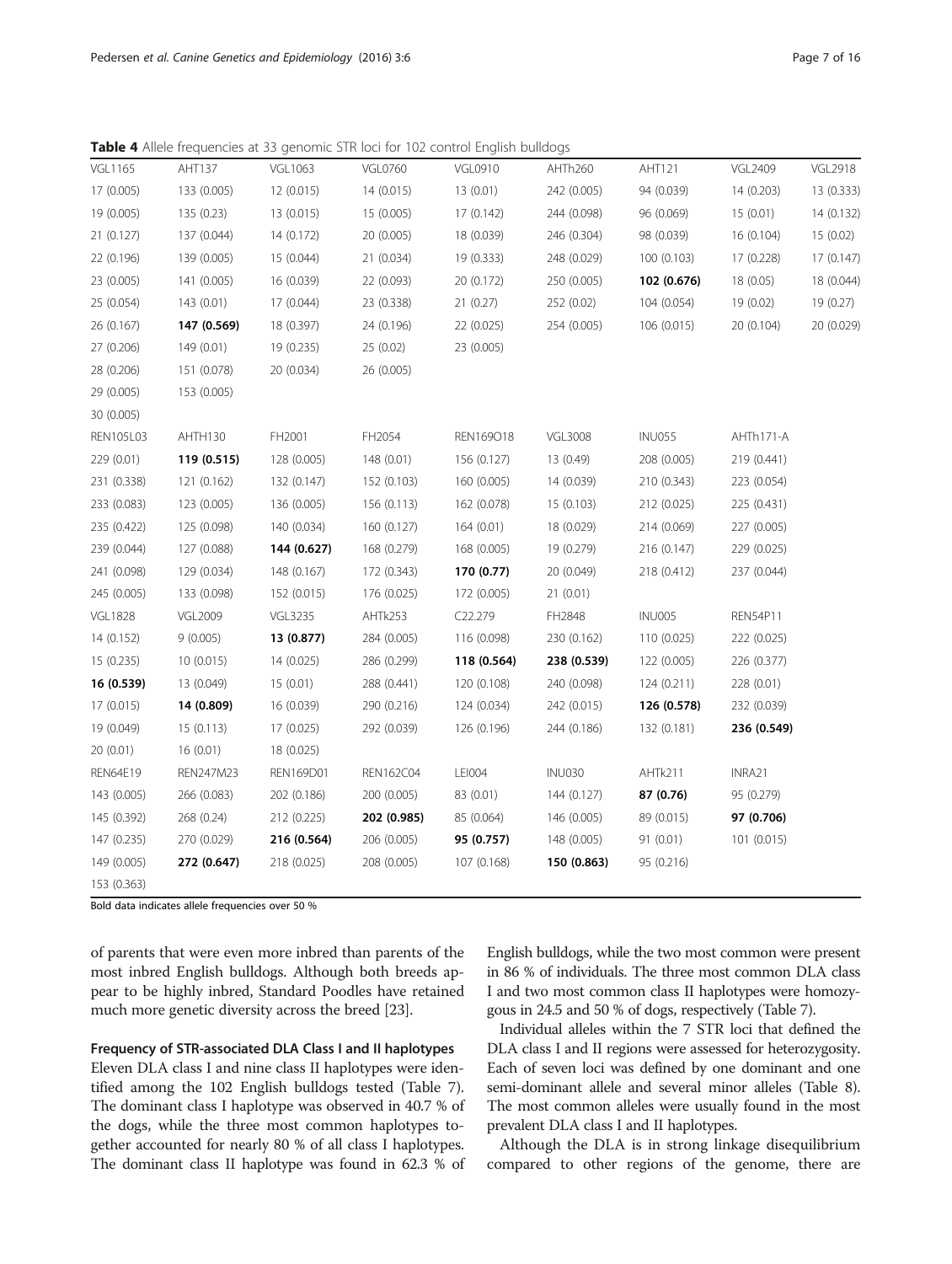<span id="page-7-0"></span>Table 5 Average (Aa) and effective (Ae) alleles per locus of 33 autosomal STRs for case ( $n = 37$ ) and control ( $n = 102$ ) English bulldogs

| Population  |           | Aa    | Ae    | Ho    | He    | F        |
|-------------|-----------|-------|-------|-------|-------|----------|
| Case        | Mean      | 5.182 | 2.770 | 0.575 | 0.570 | $-0.001$ |
| $(n=37)$    | SE.       | 0.324 | 0.190 | 0.038 | 0.035 | 0.020    |
| Control     | Mean      | 6.455 | 2.772 | 0.572 | 0.574 | 0.006    |
| $(n = 102)$ | <b>SE</b> | 0.385 | 0.198 | 0.033 | 0.032 | 0.012    |
| Total       | Mean      | 6.788 | 2.791 | 0.573 | 0.575 | 0.007    |
| $(n = 139)$ | SE.       | 0.379 | 0.199 | 0.034 | 0.033 | 0.011    |

recombination hotspots within the DLA and fixation indices using allele frequencies at the seven class I and II STR loci is of some value (Table [9\)](#page-9-0). The average DLA class I/II associated alleles per STR loci was 5.43, but only 2.16 (40 %) were contributing to most of the genetic diversity (Table [9](#page-9-0)). This was a reflection of the imbalance in the frequency and homozygosity of certain founding DLA class I and II haplotypes, although the observed and expected heterozygosity were similar and F was near zero. The neutral F value indicated that the imbalance in DLA classes I/II haplotypes was not a recent occurrence but resulted from small number of ancestral founders or artificial genetic bottlenecks much earlier in breed evolution. Periods of inbreeding associated with genetic bottlenecks such as popular sire effects are often followed by a return to random breeding, although the outcome may be a permanent reduction in founder size [\[23](#page-14-0)].

## Runs of homozygosity (ROH) in genomes of English bulldogs and Standard Poodles

The English bulldog is very different in outward appearance to breeds such as the Standard Poodle, which still resembles its Middle Eastern/SE Asian village dog and their European Landrace relatives in most aspects.

Therefore, variations within genomes of the English bulldogs were compared with those of the Standard Poodle. The implication was that variations within the genome would be much greater in the English bulldog because the extreme conformational changes would require much more intense positive selection within specific parts of the genome. GWAS data from 10 randomly selected English bulldogs and Standard Poodles was obtained from previous studies [\[23](#page-14-0), [29](#page-14-0)]. The level of inbreeding based on the proportion of SNPs that were homozygous in canine 170 K arrays was virtually identical in the two breeds;  $0.65 \pm 0.03$  in English bulldogs and  $0.63 \pm 0.03$  in Standard Poodles. The results of IR and IRVD comparisons also showed that highly inbred individuals existed in both breeds. Therefore, it can be assumed that variations in the genomes of English bulldogs and Standard Poodles were not associated with inbreeding per se, but to strong positive selection pressures in various regions of the genome related to comparative breed specific traits and to an associated loss of genetic diversity. The GWAS data was then used to estimate the number and size of ROH in the two breeds.

The largest consensus ROH was determined for all 10 dogs of each breed (Table [10](#page-10-0)). As expected, the number of large consensus ROH shared by 100 % of the population is low because different proportions of individuals will possess one or more heterozygous SNP that create variable sized runs of overlapping homozygosity within these larger ROH. The effect of this small amount of heterozygosity can be offset by identifying the largest consensus ROH shared by at least 9, 8, 7 or 6 out of 10 individuals in the population (Table [10\)](#page-10-0).

Two consensus ROH 4.71 Mb and 2.65 Mb in size were identified on different chromosomes in 100 % of English bulldogs tested. The largest autosomal ROH in a single English bulldog was 58.24 Mb on CFA20. The largest consensus ROH on the X-chromosome (CFA39)

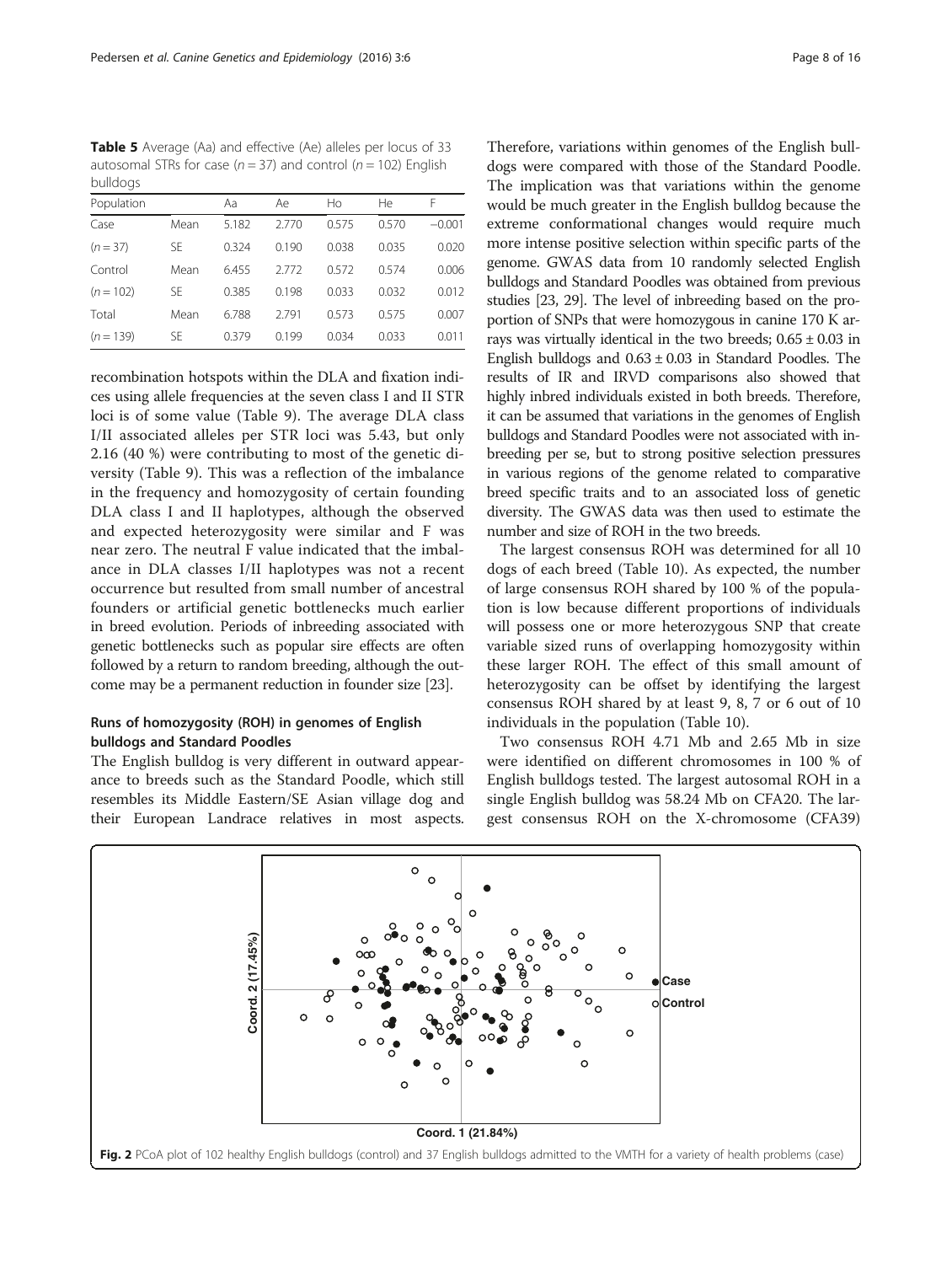was 51.35 Mb on five of the six male dogs in the group. The number of consensus ROH that were detected on autosomes increased as the number of dogs that shared larger consensus ROH decreased. Nine of ten of the dogs shared eight additional ROH compared to 10/10 dogs; 8/10 dogs an additional 16 ROH compared to 10/ 10 and 9/10 dogs; 7/10 dogs had 39 more ROH compared to 8/10, 9/10 and 10/10 dogs; and 6/10 dogs had 53 more ROH than 7/10, 8/10, 9/10 and 10/10 dogs (Table [10](#page-10-0)). In total, 118 consensus ROH ranging from 1.31 to 3.68 Mb on 31 different autosomes were shared by at least 6 of the 10 dogs studied (Table [10\)](#page-10-0).

The number and size of ROH were much lower in Standard Poodles than English bulldogs (Table [10](#page-10-0)). No consensus ROH was shared among all 10 of the Standard Poodles and only one ROH of 0.11 Mb was shared by 9/10 of individuals. Twenty-one ROH on 16 chromosomes with consensus sizes of  $1.33 \pm 0.83$  M were shared by at least 6/ 10 of the dogs. The largest ROH of a single Standard Poodle was 59.16 Mb on CFA11. The largest consensus ROH was 3.66 Mb on CFA30 shared by 8/10 Standard Poodles. A total of 30 consensus ROH on 19 chromosomes and 0.11–1.96 MB in size were shared by at least 6/10 Standard Poodles in the population tested. Therefore, ROH of English bulldogs were larger, more variable in size

Table 6 Summary of IR and IRVD values from English bulldogs  $(n = 102)$  and Standard Poodles  $(n = 664)$ 

|        | ΙR       |           | <b>IRVD</b> |          |  |
|--------|----------|-----------|-------------|----------|--|
|        | EBU      | <b>ST</b> | EBU         | ST       |  |
| Min.   | $-0.234$ | $-0.306$  | 0.043       | $-0.119$ |  |
| 1st Qu | $-0.063$ | $-0.025$  | 0.26        | 0.163    |  |
| Median | $-0.009$ | 0.046     | 0.319       | 0.250    |  |
| Mean   | 0.007    | 0.056     | 0.335       | 0.254    |  |
| 3rd Qu | 0.085    | 0.126     | 0.41        | 0.328    |  |
| Max.   | 0.304    | 0.528     | 0.64        | 0.732    |  |

between individuals, more numerous, and involved many more chromosomes than those of Standard Poodles.

## **Discussion**

This study examined genetic diversity among contemporary English bulldogs used for breeding purposes from the USA  $(n = 87)$  and several other countries  $(n = 15)$ . Thirty-seven pet English bulldogs seen for health problems at UC Davis Veterinary Clinical Services were also included in the study. The populations that were tested evolved from one major and three minor paternal haplotypes and three major and two minor maternal haplotypes. One paternal haplotype, which was found only in a one dog, appeared to be distinct. The two remaining minor paternal haplotypes, also in single dogs, differed from the dominant paternal haplotype by a simple mutation. This pattern of a single dominant paternal haplotype and a small number of maternal haplotypes has been observed in most pure breeds and is therefore not unique to English bulldogs [\[21](#page-14-0), [25](#page-14-0)].

The paternal and maternal haplotypes identified in these English bulldogs provides a window into the breed's ancestry. The dominant paternal haplotype occurs as expected in several bracycephalic breeds that include "bull" in their breed names, as well as breeds such as the Beagle, Coton de Tulear, and Wire-haired fox terrier. The minor unrelated haplotype has been found in a related genetic form in Akita and Beagles. The two minor mutant haplotypes have not been seen in any other breed suggesting that these have arisen by mutations within the breed. The major maternal haplotype EBU-J occurs in several of the brachycephalic breeds (Boxer, Pug, Boston Terrier) as well as small Mastifftype dogs (Bull Mastiff, English Bull Terrier, American Pit Bull Terrier), while EBU-K has been found in Asian Mastiffs such as the Shiba Inu and Shikoku. Therefore,

<span id="page-8-0"></span>

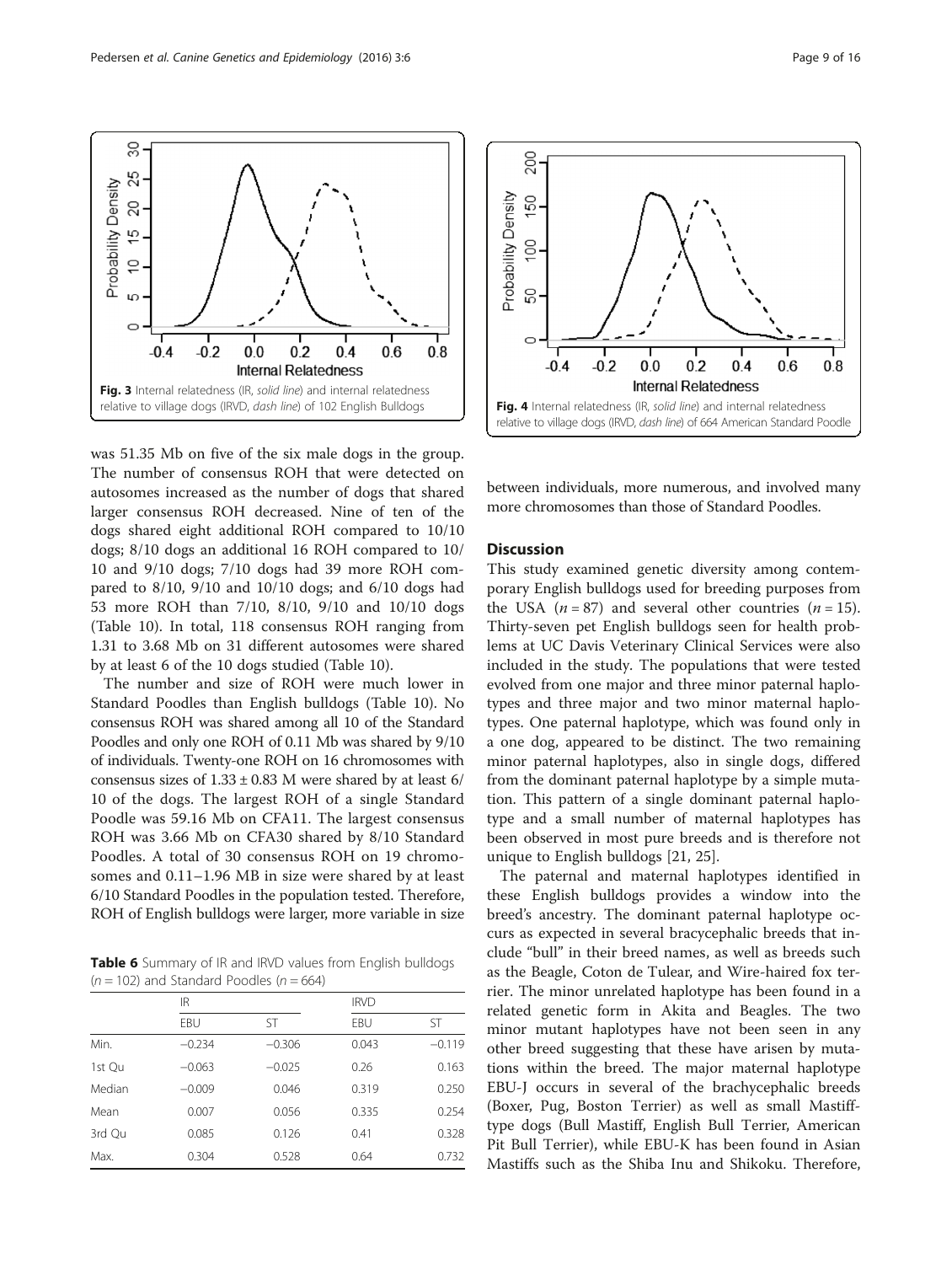| Class I          |           |            | Class II    |           |            |  |  |
|------------------|-----------|------------|-------------|-----------|------------|--|--|
| Haplotype        | Frequency | Homozygous | Haplotype   | Frequency | Homozygous |  |  |
| 388/369/289/188  | 0.407     | 18.63 %    | 343/324/282 | 0.623     | 42.16 %    |  |  |
| 382/371/277/183  | 0.216     | 3.92 %     | 343/322/280 | 0.235     | 7.84 %     |  |  |
| 388/369/289/186  | 0.172     | 1.96 %     | 339/322/284 | 0.088     | $0\%$      |  |  |
| 382/371/277/178  | 0.108     | $0\%$      | 345/327/288 | 0.025     | $0\%$      |  |  |
| 386/383/289/186  | 0.044     | $0\%$      | 339/327/282 | 0.01      | $0\%$      |  |  |
| 380/371/277/186  | 0.025     | $0\%$      | 339/322/280 | 0.005     | $0\%$      |  |  |
| 375/373/287/180  | 0.01      | $0\%$      | 343/324/268 | 0.005     | $0\%$      |  |  |
| 376/369/291/178  | 0.005     | $0\%$      | 343/325/286 | 0.005     | $0\%$      |  |  |
| 376/379/277/181  | 0.005     | $0\%$      | 351/327/280 | 0.005     | $0\%$      |  |  |
| 386/369/277/186  | 0.005     | $0\%$      |             |           |            |  |  |
| 387/375/293/180  | 0.005     | $0\%$      |             |           |            |  |  |
| Total homozygous |           | 24.5 %     |             |           | 50 %       |  |  |

<span id="page-9-0"></span>Table 7 DLA class I and II haplotypes of 102 English bulldogs and their frequencies. The percentage homozygosity for each haplotype is also given

the maternal haplotypes seen in English bulldogs support the general belief that English bulldogs evolved from Mastiff-type dogs crossed with brachycephalic breeds such as the Pug [\[1](#page-14-0)]. It is tempting to associate paternal rather than maternal introgressions from smaller and much less aggressive non-brachycephalic breeds were used to make English bulldogs more acceptable as household pets.

Evidence obtained from the 33 genomic STR loci provides additional evidence for the small founder population

Table 8 Allele frequencies for STR loci associated with DLA Class I and II regions in 102 English bulldogs

|              | class rand in regions in roz English ballaogs |             |                |
|--------------|-----------------------------------------------|-------------|----------------|
| DLA Class I  |                                               |             |                |
| DLA I-3CCA   | DLA I-4ACA                                    | DLA I-4BCT  | <b>DLA1131</b> |
| 375 (0.01)   | 369 (0.608)                                   | 277 (0.338) | 178 (0.093)    |
| 376 (0.01)   | 371 (0.328)                                   | 287 (0.01)  | 180 (0.015)    |
| 380 (0.025)  | 373 (0.01)                                    | 289 (0.642) | 181 (0.005)    |
| 382 (0.304)  | 375 (0.005)                                   | 291 (0.005) | 183 (0.216)    |
| 386 (0.049)  | 379 (0.005)                                   | 293 (0.005) | 186 (0.265)    |
| 387 (0.005)  | 383 (0.044)                                   |             | 188 (0.407)    |
| 388 (0.598)  |                                               |             |                |
| DLA Class II |                                               |             |                |
| 5ACA         | 5ACT                                          | 5BCA        |                |
| 339 (0.104)  | 322 (0.332)                                   | 268 (0.005) |                |
| 343 (0.866)  | 324 (0.624)                                   | 280 (0.255) |                |
| 345 (0.025)  | 325 (0.005)                                   | 282 (0.623) |                |
| 351 (0.005)  | 327 (0.04)                                    | 284 (0.088) |                |
|              |                                               | 286 (0.005) |                |
|              |                                               | 288 (0.025) |                |
|              |                                               |             |                |

Alleles occurring at the highest frequency at each locus were in bold

and artificial genetic bottlenecks that led to the modern English bulldog. The average number of alleles per locus was similar to other pure breeds that have been diversity tested.15 However, an examination of the average effective alleles per locus indicates that only one or two alleles are actually contributing to the overall genotype and phenotype diversity of the breed. Six of 33 loci had an allele with frequency >70 %, and allele 202 at locus REN162C04 was homozygous in 101/102 dogs studied. Loss of genetic diversity as a result of pure-breeding, especially when those breeds undergo selection for conformation, is well documented [\[25\]](#page-14-0). The various conformational changes used in creating breed-specific phenotypes often results in large regions of extended homozygosity across the genome [[31](#page-14-0)–[35\]](#page-14-0). The larger and more numerous these regions, the more often they will be associated with an STR and the more likely that certain STR alleles will be at higher frequency and also exist in a homozygous state.

Measurements of observed and expected heterozygosity (Ho and He) and the inbreeding coefficient F are also useful in looking at the genetic makeup of a population. Observed and expected heterozygosity were similar for the English bulldogs tested, yielding an inbreeding coefficient F that was close to zero (0.001). This indicated that the population as a whole was in HWE despite a limited gene pool and that English bulldog breeders were doing a reasonable job of identifying more

Table 9 Average (Aa) and effective (Ae) alleles per locus for 7 DLA class I and II STRs for 102 English bulldogs

|           | Aa   | Ae   | Hо   | He   |         |  |  |  |  |  |
|-----------|------|------|------|------|---------|--|--|--|--|--|
| Mean      | 5.43 | 2.16 | 0.51 | 0.50 | $-0.02$ |  |  |  |  |  |
| <b>SE</b> | 0.43 | 0.24 | 0.05 | 0.05 | 0.03    |  |  |  |  |  |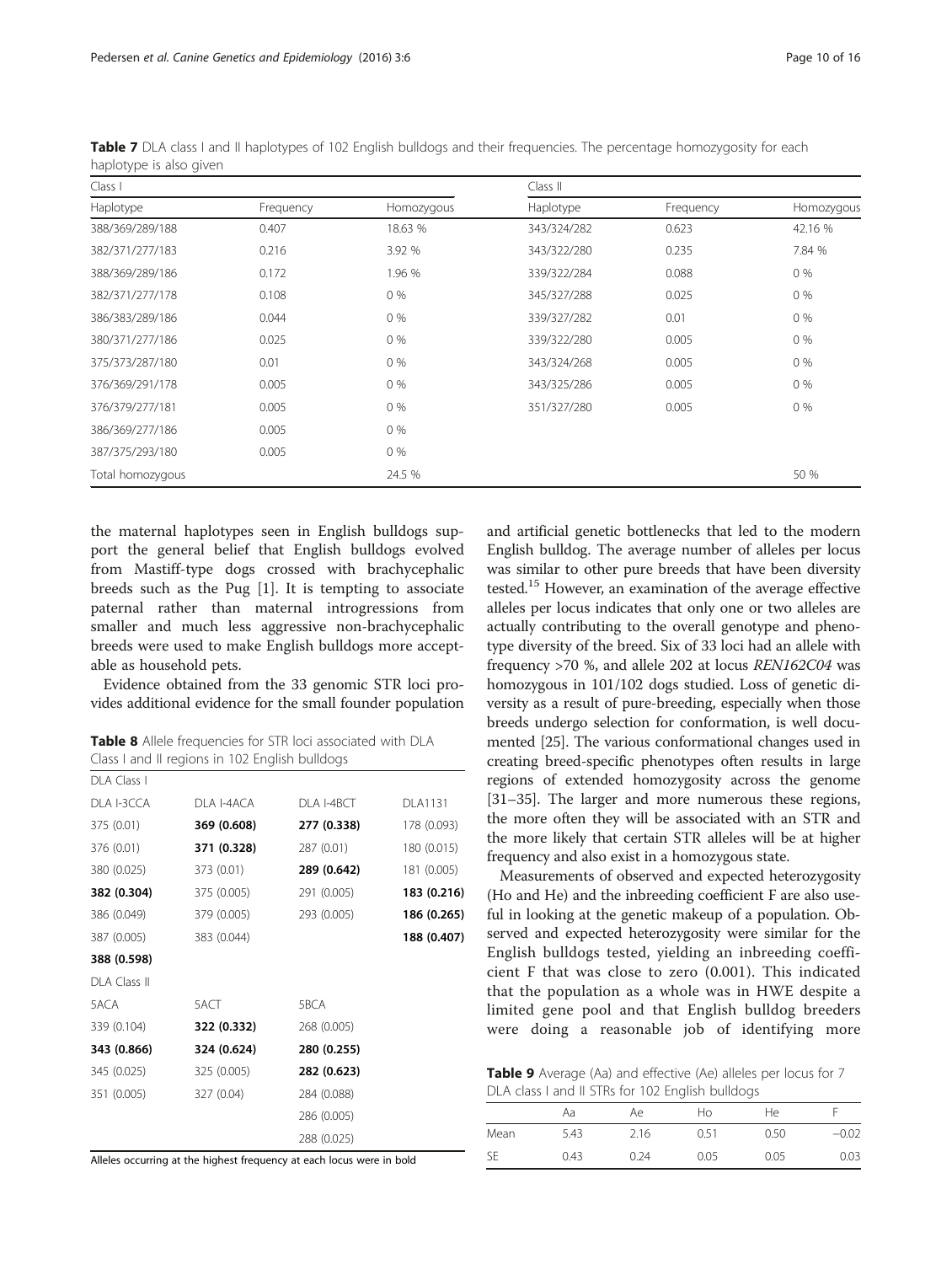| #dogs | English bulldog |      |               |         | Standard poodle |      |               |             |  |  |
|-------|-----------------|------|---------------|---------|-----------------|------|---------------|-------------|--|--|
|       | #ROH            | #Chr | Mean (Mb)     | SD (Mb) | #ROH            | #Chr | Mean (Mb)     | SD (Mb)     |  |  |
| 10    |                 |      | 3.68          | 1.46    | 0               | 0    | 0             |             |  |  |
| 9     | 8               |      | .79           | 1.36    |                 |      | 0.11          | $\mathbf 0$ |  |  |
| 8     | 16              | 12   | 2.02          | 1.97    | 3               | 3    | 1.96          | 1.83        |  |  |
| 7     | 39              | 20   | 2.08          | 2.32    |                 |      | 0.93          | 1.41        |  |  |
| 6     | 53              | 28   | .31           | 1.18    | 21              | 16   | 1.33          | 0.83        |  |  |
| Total | 118             | 31   | $1.31 - 3.68$ |         | 30              | 19   | $0.11 - 1.96$ |             |  |  |

<span id="page-10-0"></span>Table 10 The total number of consensus runs of homozygosity (ROH) depending on proportion of dogs in the population among which they were shared, number of Canis familiaris autosomes (#CFA) on which ROH were identified and mean size and standard deviation in Mb of consensus ROH

distantly related dogs for mating. However, IR values indicated that He, Ho and F values were misleading, as many individual dogs in the study were actually products of parents that were much more related to each other than assumed from the population-wide fixation indices.

Internal relatedness has been widely used as an indicator of population fitness [[36](#page-14-0)–[42](#page-14-0)], implying that closely related parents reflect a loss of genetic diversity in the total population under study. The average IR value is 0.25 for a litter of puppies born to full sibling parents from a genetically diverse and randomly bred population. The average IR value for English bulldogs was around 0.007, however there were a number of individuals with IR values around 0.20. However, IR does not take into account the degree of genetic diversity that has been lost as a result of breed development. Virtually all of modern pure-breeds can trace their origins to villagetype dogs that proliferated during the Neolithic era in the Middle East and SE Asia and populated other regions of the world [[22, 26](#page-14-0)]. Allele and allele frequencies found in pure breeds can be adjusted to the frequencies of those same alleles found in village dog populations and used to re-calculate or adjust IR values to approximate the expected diversity if no founder effects or artificial bottlenecks occurred during a breed's evolution. When IR values were adjusted using allele frequencies in village dogs, the mean IRVD value for English bulldogs rose to 0.34, with 50 % of dogs having even greater values. A mean value of 0.34 indicates that the average English bulldog is genetically equivalent to offspring of full sibling parents that came from a highly inbred subpopulation of village-type progenitors. This shift to the right of the IRVD compared to IR curve was also seen in Standard Poodles, but to a much less degree, reflecting the greater amount of initial or retained genetic diversity in Standard Poodles.

The low number of different DLA class I and II haplotypes in English bulldogs was associated with an imbalance in the relative frequency of each haplotype. Four of 11 class I and 3/9 class II haplotypes were found in over 90 % of the individual English bulldogs tested. Moreover, there was a high level of homozygosity among the dominant DLA class I (19 %) and II (42 %) haplotypes. Although not balanced in frequency, genetic assessment of the seven STR alleles associated with the DLA class I and II regions showed them to be randomly segregating at this time. This indicated that the over-representation of certain haplotypes occurred at the onset of breed creation as a result of small founder numbers, and/or that it was associated with artificial genetic bottlenecks that were subsequently masked by a return to random selection. Although the DLA region is only a small part of the genome, the importance of these haplotype imbalances, small haplotype numbers, and increased homozygosity should not be underestimated [\[23](#page-14-0), [42\]](#page-14-0). The breed suffers greatly from allergies, immunodeficiency, and a number of autoimmune disorders, which may be a reflection of loss of balanced selection and heterozygote advantage in the DLA region.

In order to gauge the extent to which humans shaped the phenotype of English bulldogs from typical dogs, we decided to compare the English bulldog with a breed that was similarly inbred based on the number of homozygous SNPs identified by Illumina 170 K canine SNP arrays and IR scores, but outwardly similar in appearance to the ancestral dog. The Standard Poodle, which has been similarly studied [[23\]](#page-14-0), met the desired criteria. One hundred nineteen ROH with consensus sizes ranging from 1.31 to 3.68 Mb and shared by at least 6/10 dogs tested were identified on 30 of the 38 autosomes. This was compared to 31 ROH with consensus sizes ranging from 0.11 to 1.96 MB on 19 chromosomes for the Standard Poodle. Although a proportion of the ROH observed in both English bulldog and Standard Poodle can be attributed to natural selection pressures occurring over thousands of years [\[33](#page-14-0), [34\]](#page-14-0), the differences in ROH size and number are better explained by the comparative changes in outward appearance. The physical traits of English bulldogs, such as extreme brachycephaly, chondrodysplasia, skin furrowing, differences in tail structure, size and behavior, are extreme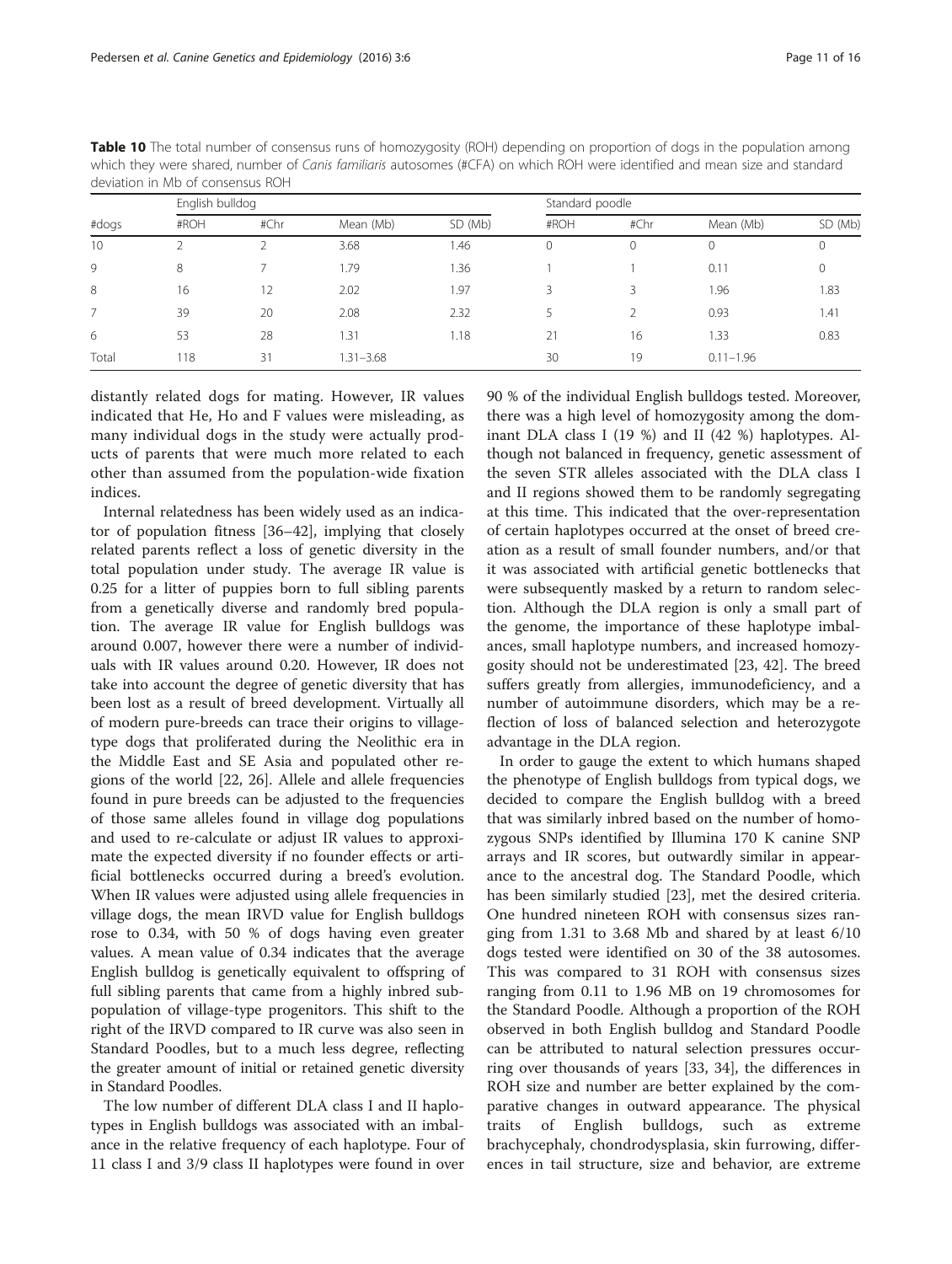compared to the physical changes seen in Standard Poodles. These specific and extreme phenotypic traits required strong positive selection (strong sweeps) in specific regions of the genome [[43\]](#page-14-0), while ROH required for the Standard Poodle phenotype were not nearly as strong or widespread. The variation in ROH observed in the genome of English bulldogs and Standard Poodles were in line with the findings of others. Vaysse and colleagues [\[32](#page-14-0)] identified 44 genomic regions among 49 pure breeds that had undergone intense selection and 22 blocks of SNPs in certain breeds that extended over one million bases. Lindblad-Toh and a large group of investigators [\[31](#page-14-0)] compared the haplotype structure of the genome of the Boxer and 10 other breeds and found regions of linkage disequilibrium extending over several megabases within a breed and tens of kilobases between breeds.

We did not associate runs of homozygosity in English bulldogs with characteristic phenotypic traits but are confident based on previous studies that the greater genomic variation in English bulldogs compared to Standard Poodles reflected stronger human-directed selection in the former breed than in the latter. Pollinger and colleagues [\[44\]](#page-14-0) also concluded that strong artificial selection for breed-defining traits have reduced variation within many regions of the genome. Associations between ROH and species/breed traits such as those found in English bulldogs have been demonstrated for human-directed selection in many pure breeds [29, 32, 33, 45, 46]. Brachycephaly is a prominent phenotypic trait in the English bulldog and not a naturally selected phenotype of ancestral village- or landrace-type dogs. A ROH around 500 kb on CFA1 was associated with brachycephaly in a study that compared a number of brachycephalic breeds [\[29](#page-14-0)]. A more recent study confirmed the existence of the brachycephaly-associated region on CFA1 in boxers, but also identified a >8 Mb ROH on CFA26 [[44\]](#page-14-0). Variation in CFA10 has been linked to ear morphology and body mass in a number of breeds [[45\]](#page-14-0). Genomic regions of positive selection in dog breeds have also been associated with adaption to a diet richer in starch [\[35](#page-14-0)]. Vaysse and colleagues [[32\]](#page-14-0) also identified runs of homozygosity associated with breed-defining characteristics such as chondrodysplasia in Dachshund [590 Kb] and wrinkled skin in Sharpei [1.4 Mb], characteristics of English bulldogs but not Standard Poodles. They also concluded that artificial selection in domestic animals targeted different functional categories than natural selection. Pollinger et al., [\[44](#page-14-0)] identified a 40 Mb selective sweep on CFA11 associated with black coat color in Large Munsterlander and a 10 MB region on CFA3 in Dachshund containing FGFR3, which is responsible for achondroplasia in humans and presumably linked with related genes responsible for canine chondrodysplasia.

It can be assumed from this and other studies that the small founder population of the English bulldog, estimated at 68 individuals,<sup>16</sup> coupled with human created artificial genetic bottlenecks have greatly diminished genetic diversity and fostered a wide range of health problems. Small founder numbers and artificial bottlenecks are a much more powerful cause of lost genetic diversity than inbreeding [\[33](#page-14-0)]. Some bulldog breeders from the UK have already realized that the artificial selection process had gone too far, either on their own or bowed by public pressure, and have revised breed standards that discourage physical features "that might prevent a dog breathing, walking and seeing freely" [[46](#page-15-0)]. However, the brachycephalic syndrome in English bulldogs is much more complex than a "shortened head." Breeds such as the Boxer are similarly brachycephalic but do not suffer to the same degree. In the case of the English bulldog, the nostrils are narrow, the base of the tongue is large and broad, the palate elongated and thickened, thus allowing for blockage of the pharynx especially during sleep [\[8](#page-14-0)–[11\]](#page-14-0). The tracheas are usually hypoplastic (narrow), further compromising normal ventilation [[47](#page-15-0)]. The constant pressures on the upper airways created by these obstructions may also damage and weaken the laryngeal muscles, cause eversion of the lateral ventricles, and further decrease pharyngeal patency [\[48](#page-15-0)]. The laryngeal collapse is in turn associated with bronchial collapse [\[49\]](#page-15-0). Therefore, the breathing problems in the English bulldogs go beyond mere shortening of the face and require specific changes in the nares, rostral skull, tongue, oropharynx and trachea. Concentrating on the brachycephalic syndrome also ignores other serious problems in the breed, such as inability to breed and deliver normally, poor mothering, high puppy mortality, the accumulation of simple recessive deleterious traits, a number of orthopedic problems, certain cancers, allergies, immunodeficiency, and autoimmune disorders. The authors would agree with O'Neill and colleagues [[50\]](#page-15-0) that breeding reforms should target commonlydiagnosed complex disorders that are amenable to genetic improvement and should place special focus on atrisk breeds. Unfortunately, in the case of English bulldogs, this list is very long, but it may still be possible to target the most serious of these disorders for genetic correction.

Assuming that there is a will to improve the overall health of English bulldogs, the question raised by this study is whether or not there is sufficient genotypic diversity remaining in the breed to allow "reverse genetics" to correct phenotypic abnormalities that have major impacts on health. There are certainly phenotypic differences that still exist between various lines of English bulldogs and among individuals, and many English bulldogs enjoy much better health than others. The regions flanking consensus ROH vary greatly in size in individual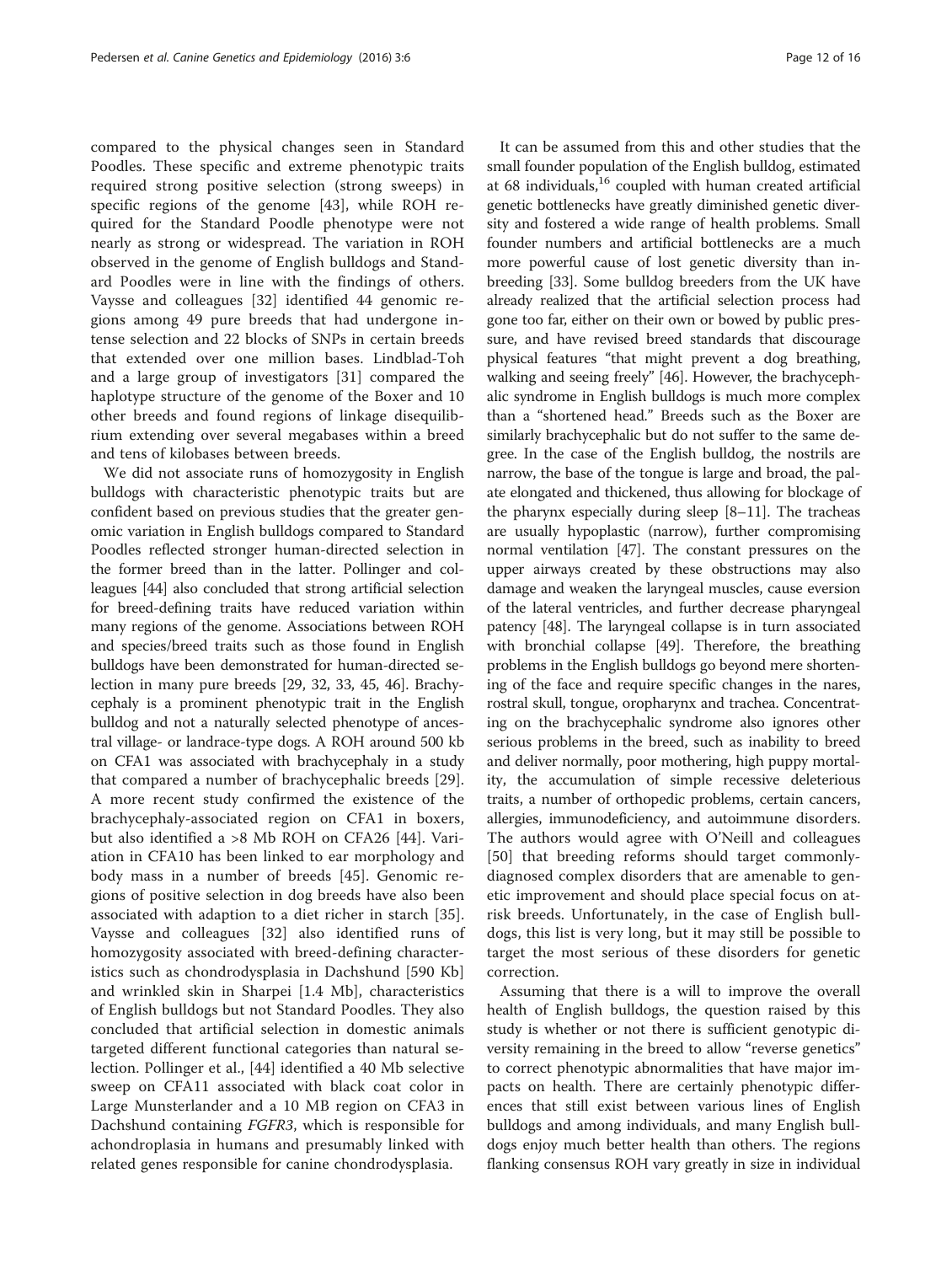English bulldogs, suggesting that some of these regions may contain "hidden" genetic diversity that may prove critical for reversing the degree of brachycephaly or chondrodysplasia. The existence of phenotypic variation within the breed is evident from photographs of modern English bulldogs.<sup>7,8</sup> The one region of the genome of English bulldogs that is least amenable to reverse genetics may be the DLA, which has very low diversity based on DLA class I and II haplotypes and a high level of homozygosity. The nine DLA class II haplotypes recognized in this group of English bull dogs were only a fraction of the 88 haplotypes that were reported for dogs in 2007 [[51\]](#page-15-0). Genes within the DLA are important in regulating self/non-self recognition and immune responses and play a role in autoimmune disorders, allergies, and immun.

Populations that have lost genetic diversity through small founder numbers and artificial genetic bottlenecks are more likely to accumulate deleterious traits [[33,](#page-14-0) [52](#page-15-0)]. A lack of genetic diversity also makes it harder to eliminate deleterious traits from a population once they are recognized. The mutation responsible for hyperuricosuria is carried by 25.5 % of English bulldogs and 3.1 % of the breed are homozygous and excrete uric acid [\[53](#page-15-0)]. Elimination of this recessive mutation from the breed could lead to a significant loss of breed-wide genetic diversity.

A low level of breed-wide genetic diversity also limits the ability to rapidly introduce desired traits, usually in the form of simple recessive mutations. There is increased demand for smaller and more compact English bulldogs, dogs with wrinkled coats and rare coat colors. Such refinements in the breed create popular sire effects and yet more artificial genetic bottlenecks that will cause the loss of more genetic diversity if not properly managed. The negative effects of the rapid introduction of new genetic traits on the health have been best documented in the "The Rare Color Bulldog Craze".<sup>17</sup> Indeed, English bulldog breeders appear to be more interested in adding recessive coat color mutations to increase puppy value than eliminating known deleterious mutations. English bulldog breeders around the world ordered 2482 tests from VGL UC Davis involving coat color between 2012 and 2016 compared to 62 tests for the hyperuricosuria mutation.<sup>18</sup>

In conclusion, English bulldog breeders differ widely on their perception of health problems in their breed and what do about them. Some breeders blame disreputable or backyard "commercial" breeders for the unhealthy dogs that are being sold.<sup>19,20</sup> However, genetic differences were not observed between pet English bulldogs seen at the UC Davis Veterinary Clinical Services and presumably healthy breeding dogs being genetically tested for certain traits. Healthy and unhealthy bulldogs shared the same alleles at genomic STR loci and the allele frequencies are virtually identical. The same was true for DLA class I and II haplotypes. Other English bulldog breeders believe that the health of the breed can be improved by breeding from within existing bloodlines, although there has been little movement by breeders to embrace this concept. This is fueled by purists that vigorously argue that any deviation from the original standards is no longer a British (English) bulldog [[47\]](#page-15-0), even though the breed has continued to evolve in appearance over centuries and even the last few decades. Still others believe that health cannot be restored from within the breed without resorting to outcrossing.<sup>12,13</sup>

The feelings of individual English bulldog breeders about the health of their breed and what if anything should be done about it may ultimately be taken out of their hands. English bulldog breeders across the world must take seriously constitutional amendments on the rights of animals. The European Union has recently updated their rules on animal welfare in 2015.<sup>21</sup> Although it was written specifically for farm animals; it holds that "animals" have rights of 'freedom from discomfort" and 'freedom from pain, injury and disease." The EU rules on animal welfare have been restated in much greater detail by a 2013 constitutional amendment in Switzerland, which extended such rights to all animals [\[54](#page-15-0)]. Although it has not been uniformly enforced, many Swiss breeders have proactively begun outcrossing English bulldogs with the Olde English Bulldogge to create what is known as the "Continental Bulldog",<sup>22</sup> which will help bring the breed into compliance.

#### Conclusions

Breeding of the English bulldog for extremes of brachycephaly, chondrodysplasia, skin folding and child-like appearance and personality has required a level of humandirected positive selection that has made the English bulldog both one of the most popular and unhealthiest of dog breeds. A DNA-based assessment of the breed along a number of parameters has confirmed that the breed is greatly lacking in genetic diversity, which may preclude or minimize the ability of breeders to recreate healthier phenotypes from existing genetic stock, to eliminate deleterious mutations, and to add in new phenotypic traits.

## **Endnotes**

Breed Information Centre. Bulldog. [http://www.the](http://www.thekennelclub.org.uk/services/public/breed/display.aspx?id=4084)[kennelclub.org.uk/services/public/breed/display.asp](http://www.thekennelclub.org.uk/services/public/breed/display.aspx?id=4084)[x?id=4084](http://www.thekennelclub.org.uk/services/public/breed/display.aspx?id=4084), accessed 08/02/2016. <sup>2</sup>

<sup>2</sup>The American Kennel Club: Get To Know The Bulldog.<http://www.akc.org/dog-breeds/bulldog/>, accessed on 26/06/2016.

Olde English Bulldogge, [https://en.wikipedia.org/wiki/](https://en.wikipedia.org/wiki/Olde_English_Bulldogge) [Olde\\_English\\_Bulldogge](https://en.wikipedia.org/wiki/Olde_English_Bulldogge), accessed 26/06/2016.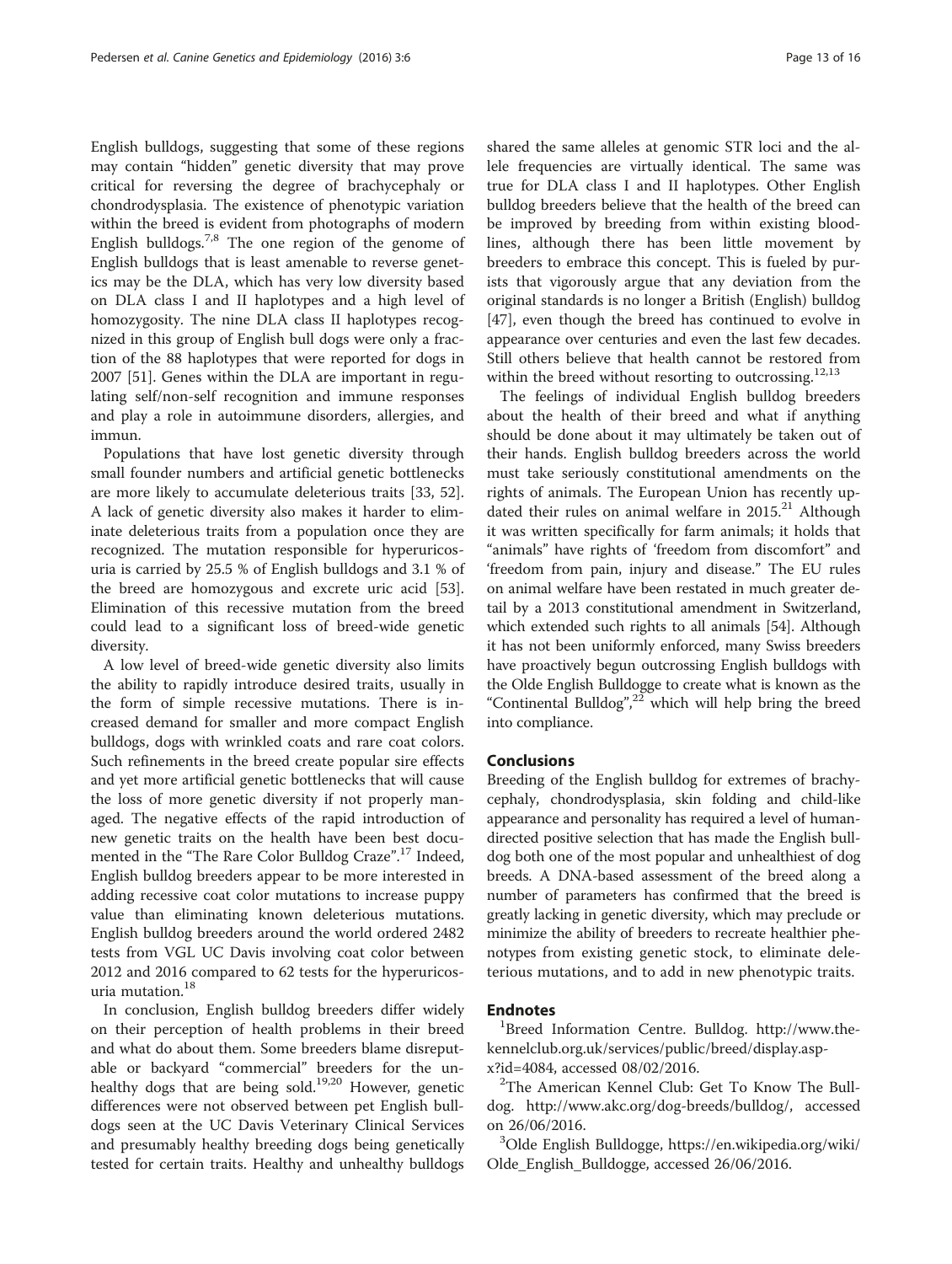4 Images of English Bulldogs through history, [https://](https://www.google.com/search?q=images+of+english+bulldogs+through+history&biw=1539&bih=703&tbm=isch&tbo=u&source=univ&sa=X&ved=0ahUKEwiX28n6-YTNAhVGLmMKHfGSAuQQsAQIGw) [www.google.com/search?q=images+of+english+bulldogs](https://www.google.com/search?q=images+of+english+bulldogs+through+history&biw=1539&bih=703&tbm=isch&tbo=u&source=univ&sa=X&ved=0ahUKEwiX28n6-YTNAhVGLmMKHfGSAuQQsAQIGw) [+through+history&biw=1539&bih=703&tbm=isch&tbo=](https://www.google.com/search?q=images+of+english+bulldogs+through+history&biw=1539&bih=703&tbm=isch&tbo=u&source=univ&sa=X&ved=0ahUKEwiX28n6-YTNAhVGLmMKHfGSAuQQsAQIGw) [u&source=univ&sa=X&ved=0ahUKEwiX28n6-YTNAhV](https://www.google.com/search?q=images+of+english+bulldogs+through+history&biw=1539&bih=703&tbm=isch&tbo=u&source=univ&sa=X&ved=0ahUKEwiX28n6-YTNAhVGLmMKHfGSAuQQsAQIGw) [GLmMKHfGSAuQQsAQIGw](https://www.google.com/search?q=images+of+english+bulldogs+through+history&biw=1539&bih=703&tbm=isch&tbo=u&source=univ&sa=X&ved=0ahUKEwiX28n6-YTNAhVGLmMKHfGSAuQQsAQIGw), accessed 26/06/2016. <sup>5</sup>

 ${}^{5}$ English bulldogs have been screwed for a long time. [http://retrieverman.net/2012/04/26/english-bulldogs-have](http://retrieverman.net/2012/04/26/english-bulldogs-have-been-screwed-for-a-long-time/)[been-screwed-for-a-long-time/,](http://retrieverman.net/2012/04/26/english-bulldogs-have-been-screwed-for-a-long-time/) accessed 26/06/2016.

 $6$ Images for English bulldogs from 19th century. [https://www.google.com/#q=pictures+of+English+bulldogs](https://www.google.com/#q=pictures+of+English+bulldogs+from+19th+century) [+from+19th+century](https://www.google.com/#q=pictures+of+English+bulldogs+from+19th+century), accessed 26/06/2016. <sup>7</sup>

Images of English bulldogs. [https://www.google.com/](https://www.google.com/search?q=images+of+english+bulldogs&biw=1559&bih=744&tbm=isch&tbo=u&source=univ&sa=X&sqi=2&ved=0ahUKEwiMz_KorunKAhVM6GMKHVdOD9IQsAQIGw&dpr=1) [search?q=images+of+english+bulldogs&biw=1559&bih=](https://www.google.com/search?q=images+of+english+bulldogs&biw=1559&bih=744&tbm=isch&tbo=u&source=univ&sa=X&sqi=2&ved=0ahUKEwiMz_KorunKAhVM6GMKHVdOD9IQsAQIGw&dpr=1) [744&tbm=isch&tbo=u&source=univ&sa=X&sqi=2&ved=](https://www.google.com/search?q=images+of+english+bulldogs&biw=1559&bih=744&tbm=isch&tbo=u&source=univ&sa=X&sqi=2&ved=0ahUKEwiMz_KorunKAhVM6GMKHVdOD9IQsAQIGw&dpr=1) [0ahUKEwiMz\\_KorunKAhVM6GMKHVdOD9IQsAQIG](https://www.google.com/search?q=images+of+english+bulldogs&biw=1559&bih=744&tbm=isch&tbo=u&source=univ&sa=X&sqi=2&ved=0ahUKEwiMz_KorunKAhVM6GMKHVdOD9IQsAQIGw&dpr=1) [w&dpr=1](https://www.google.com/search?q=images+of+english+bulldogs&biw=1559&bih=744&tbm=isch&tbo=u&source=univ&sa=X&sqi=2&ved=0ahUKEwiMz_KorunKAhVM6GMKHVdOD9IQsAQIGw&dpr=1), accessed 26/06/2016. <sup>8</sup>

[https://www.google.com/search?q=english+bulldogs+in+](https://www.google.com/search?q=english+bulldogs+in+switzerland&biw=1920&bih=940&site=webhp&tbm=isch&tbo=u&source=univ&sa=X&ved=0ahUKEwjEkf6PzcjMAhUP42MKHR2QAYgQsAQINw) [switzerland&biw=1920&bih=940&site=webhp&tbm=isch&](https://www.google.com/search?q=english+bulldogs+in+switzerland&biw=1920&bih=940&site=webhp&tbm=isch&tbo=u&source=univ&sa=X&ved=0ahUKEwjEkf6PzcjMAhUP42MKHR2QAYgQsAQINw) [tbo=u&source=univ&sa=X&ved=0ahUKEwjEkf6PzcjMAh](https://www.google.com/search?q=english+bulldogs+in+switzerland&biw=1920&bih=940&site=webhp&tbm=isch&tbo=u&source=univ&sa=X&ved=0ahUKEwjEkf6PzcjMAhUP42MKHR2QAYgQsAQINw) [UP42MKHR2QAYgQsAQINw](https://www.google.com/search?q=english+bulldogs+in+switzerland&biw=1920&bih=940&site=webhp&tbm=isch&tbo=u&source=univ&sa=X&ved=0ahUKEwjEkf6PzcjMAhUP42MKHR2QAYgQsAQINw), accessed 26/06/2016. <sup>9</sup>

<sup>9</sup>Why are bulldog puppies so expensive? braselsbull dogs.tripod.com/id38.htm, accessed 08/02/2016.<br><sup>10</sup>Dog Breed Info Center. Water (Walrus) Puppies

(Anasarca puppies). [www.dogbreedinfo.com/whelping](http://www.dogbreedinfo.com/whelpingwaterpuppies.htm) [waterpuppies.htm,](http://www.dogbreedinfo.com/whelpingwaterpuppies.htm) accessed 26/06/2016.<br><sup>11</sup>Report from the Kennel Club/British Small Animal

Veterinary Association Scientific Committee. Summary results of the purebred dog health survey for British bulldogs. [http://www.thekennelclub.org.uk/media/16342/](http://www.thekennelclub.org.uk/media/16342/british%20bulldog.pdf) [british%20bulldog.pdf,](http://www.thekennelclub.org.uk/media/16342/british%20bulldog.pdf) accessed 26/06/2016.<br><sup>12</sup>Britain's Kennel Club announces sweeping reforms.

[http://latimesblogs.latimes.com/unleashed/2009/01/britains](http://latimesblogs.latimes.com/unleashed/2009/01/britains-kennel.html)[kennel.html,](http://latimesblogs.latimes.com/unleashed/2009/01/britains-kennel.html) accessed 27/06/2016.<br><sup>13</sup>A petition from the campaign to Save the English

Bulldog Breed. Sign the Petition to: Department of Agriculture The Netherlands, Secretary of State: Dijksma. [https://www.causes.com/actions/1742598-save-the-english](https://www.causes.com/actions/1742598-save-the-english-bulldog-breed)[bulldog-breed](https://www.causes.com/actions/1742598-save-the-english-bulldog-breed), accessed 27/06/2016. 14Airlines Ban Bulldogs, Snub-Nosed Breeds From Flying

Because Of Health Risks To Dogs. [http://www.huffington](http://www.huffingtonpost.com/2011/10/10/bulldogs-banned-airlines-health-risks_n_1003495.html) [post.com/2011/10/10/bulldogs-banned-airlines-health-risks](http://www.huffingtonpost.com/2011/10/10/bulldogs-banned-airlines-health-risks_n_1003495.html) [\\_n\\_1003495.html](http://www.huffingtonpost.com/2011/10/10/bulldogs-banned-airlines-health-risks_n_1003495.html), accessed 27/06/2016. 15Canine genetic diversity. [https://www.vgl.ucdavis.edu/](https://www.vgl.ucdavis.edu/services/dog.php)

[services/dog.php,](https://www.vgl.ucdavis.edu/services/dog.php) accessed 27/06/2016.<br><sup>16</sup>Bulldog (English bulldog). [http://www.dogbreed](http://www.dogbreedhealth.com/bulldog/) [health.com/bulldog/](http://www.dogbreedhealth.com/bulldog/), accessed 27/06/2016.<br><sup>17</sup>The Rare Color BullDog Craze.[https://www.muscle](https://www.musclebully.com/general/the-rare-color-bulldog-craze/)

[bully.com/general/the-rare-color-bulldog-craze/](https://www.musclebully.com/general/the-rare-color-bulldog-craze/), accessed

27/06/2016.<br> $18$ Veterinary Genetics Laboratory, UC Davis. The records of this laboratory show that English bulldog owners ordered 2482 tests involving coat color between 2012 and 2016 compared to 62 tests involving the hyperuricosuria mutation.

06/2016.<br><sup>20</sup>How to breed English bulldogs. [http://www.wiki](http://www.wikihow.com/Breed-English-Bulldogs) [how.com/Breed-English-Bulldogs](http://www.wikihow.com/Breed-English-Bulldogs), accessed 27/06/2016.<br><sup>21</sup>Animal welfare. [http://ec.europa.eu/food/animals/](http://ec.europa.eu/food/animals/welfare/index_en.htm)

[welfare/index\\_en.htm,](http://ec.europa.eu/food/animals/welfare/index_en.htm) accessed 27/06/2016.<br><sup>22</sup>Continental bulldog. [https://en.wikipedia.org/wiki/](https://en.wikipedia.org/wiki/Continental_bulldog)

[Continental\\_bulldog](https://en.wikipedia.org/wiki/Continental_bulldog), accessed 27/06/2016.

#### **Abbreviations**

AKC, American Kennel Club; DLA, dog Leukocyte antigen; IR, internal relatedness; STR, short tandem repeat; VGL, veterinary genetics laboratory, UC Davis

#### Acknowledgements

Funding to support this study was obtained from the Center for Companion Animal Health, UC Davis. We would also like to thank the Veterinary Genetics Laboratory at the UC Davis School of Veterinary Medicine for providing DNA samples, advice on sample testing, providing tests at no cost, and assisting with data collection. We are grateful for Merial for encouraging veterinary students to obtain research experience through the STAR program. We thank Dr. Danika Bannasch, UC Davis, for contributing GWAS data from English bulldogs.

#### Funding

ASP received a Student Training Advanced Research (STAR) summer award from the Merial Veterinary Scholars Program. The authors would like to acknowledge and thank the Center for Companion Animal Health and the Veterinary Genetics Laboratory at UC Davis School for providing the necessary funds and no-cost testing for this project.

#### Availability of data and materials

The authors will make freely available upon request reproducible datasets and details on software applications, reagents and test procedures used in this study. Confidential information will be excluded.

#### Authors' contributions

NCP: project conception, project design, analysis, and manuscript preparation. ASP: data collection, data extraction, analysis, preparation of initial draft and poster for scientific presentation. HL: data collection, data extraction, analysis. DLB: provided GWAS data on English bulldogs. All authors read and approved the final manuscript.

#### Authors' information

NCP, D.V.M., Ph.D., is an emeritus distinguished Professor and former director of the Center for Companion Animal Health and the Veterinary Genetics laboratory, UC Davis. ASP, B.S., is a third year student pursuing a D.V.M. at UC Davis. HL, M.S., is a staff research associate IV and laboratory manager for NCP.

#### Competing interests

The authors declare that they have no competing interests.

#### Ethics approval and consent to participate

Experiments were done with DNA samples that were on file and no live animals were directly involved. Therefore, no institutional animal use and care committee approval was required.

#### Author details

<sup>1</sup> Center for Companion Animal Health, School of Veterinary Medicine, University of California, One Shields Avenue, Davis, CA 95616, USA. <sup>2</sup>School of Veterinary Medicine, University of California, One Shields Avenue, Davis, CA 95616, USA.

#### Received: 23 March 2016 Accepted: 10 June 2016 Published online: 29 July 2016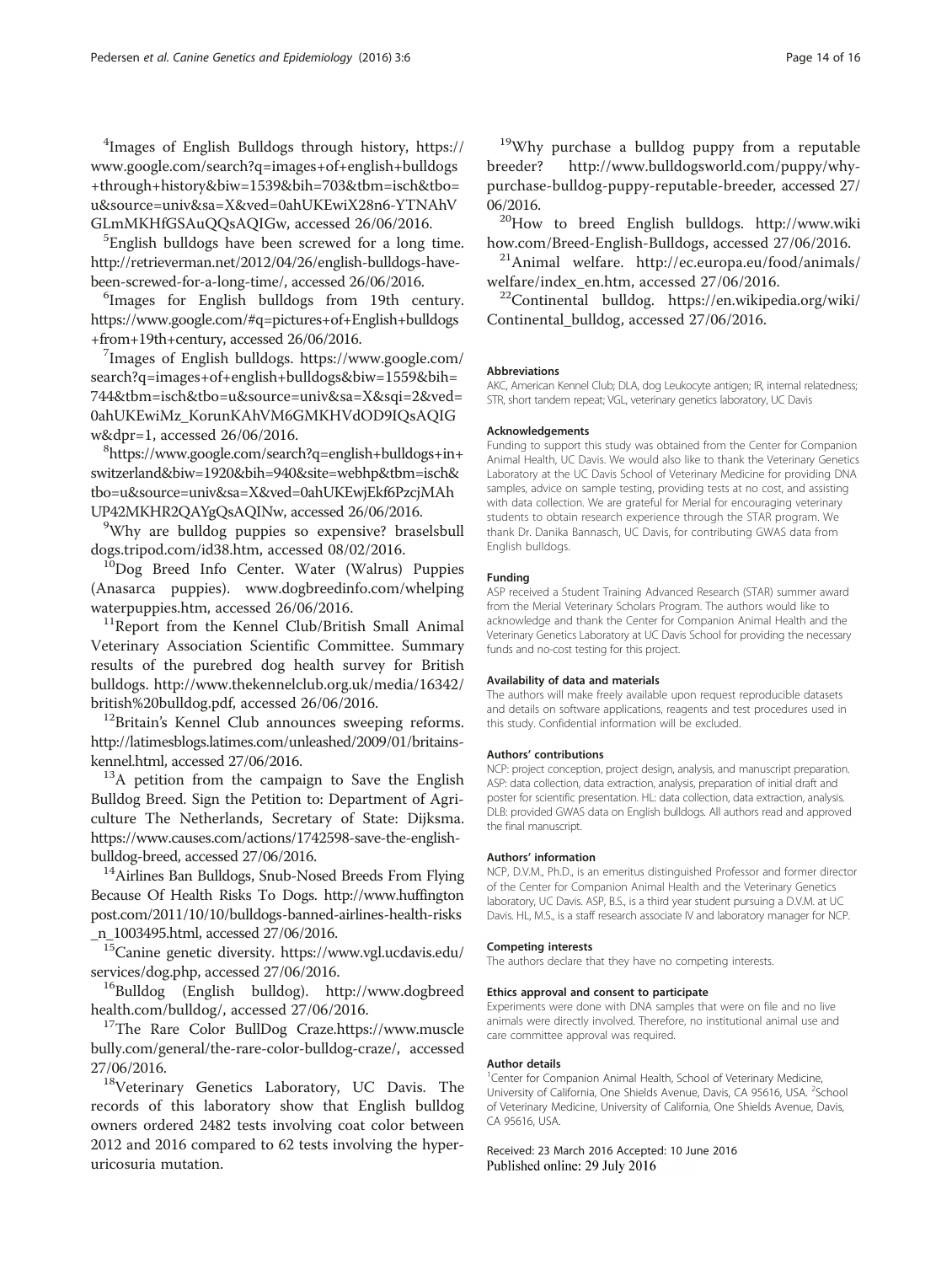#### <span id="page-14-0"></span>References

- 1. Marien-de Luca C. History of the English Bulldog. [http://www.](http://www.bulldoginformation.com/english-bulldog-history.html) [bulldoginformation.com/english-bulldog-history.html.](http://www.bulldoginformation.com/english-bulldog-history.html) Accessed 26 June 2016.
- 2. Fogle B, Morgan T. The new encyclopedia of the dog. New York: Dorling Kindersley; 2000. p. 381. ISBN 0-7894-6130-7.
- 3. Smith, S. AKC News. 2015. Most popular breeds in America. [www.akc.org/](http://www.akc.org/news/the-most-popular-dog-breeds-in-america/) [news/the-most-popular-dog-breeds-in-america/.](http://www.akc.org/news/the-most-popular-dog-breeds-in-america/) Accessed 26 June 2016.
- 4. Serpell J. People in disguise. Anthropomorphism and the human-pet relationship. In: Daston L, Mitman G, editors. Thinking with animals: new perspectives on anthropomorphism. New York: Columbia University Press; 2005. p. 129.
- 5. Fleming JM, Creevy KE, Promislow DE. Mortality in North American dogs from 1984 to 2004: an investigation into age-, size-, and breed-related causes of death. J Vet Intern Med. 2011;25(2):187–8.
- 6. Nganvongpanit K, Yano T. Prevalence of Swimming Puppy Syndrome in 2,443 Puppies during the Years 2006–2012 in Thailand. Vet. Med. Intnl. 2013. doi: [10.1155/2013/617803](http://dx.doi.org/10.1155/2013/617803)
- 7. O'Neill DG, Church DB, McGreevy PD, Thomson PC, Brodbelt DC. Longevity and mortality of owned dogs in England. Vet J. 2013;198(3):638–43.
- Roedler FS, Pohl S, Oechtering GU. How does severe brachycephaly affect dog's lives? Results of a structured preoperative owner questionnaire. Vet J. 2013;198(3):606–10.
- 9. Hoareau GL, Mellema MS, Silverstein DC. Indication, management, and outcome of brachycephalic dogs requiring mechanical ventilation. J Vet Emerg Crit Care. 2011;21(3):226–35.
- 10. Hoareau GL, Jourdan G, Mellema M, Verwaerde P. Evaluation of arterial blood gases and arterial blood pressures in brachycephalic dogs. J Vet Intern Med. 2012;26(4):897–904.
- 11. O'Neill DG, Jackson C, Guy JH, Church DB, McGreevy PD, Thomson PC, Brodbelt DC. Epidemiological associations between brachycephaly and upper respiratory tract disorders in dogs attending veterinary practices in England. Canine Genet Epidem. 2015;2:10. doi[:10.1186/s40575-015-0023-8](http://dx.doi.org/10.1186/s40575-015-0023-8).
- 12. Mellema MS, Hoareau GL. Hypomagnesemia in brachycephalic dogs. J Vet Intern Med. 2014;28(5):1418–23.
- 13. Linden E, Craig K, Dittmer KE, Thompson KG. Bones and Joints. In: Maxie G (Ed.) Jubb, Kennedy & Palmer's Pathology of Domestic Animals: Volume 1, 6th Edition, Philadelphia, PA, USA: Saunders Ltd. Philadelphia; 2015. p.37.
- 14. Volta A, Gnudi G, Morgan JP, Bonazzi M, Manfredi S, Bottarelli E, et al. Radiographic features of pelvis and hip joint development of English Bulldogs. Vet Comp Orthop Traumatol. 2010;23(1):19–27.
- 15. Marien, C. The Bulldog Information Library: A Guide to inherited and congenital diseases In Bulldogs, including genetic predisposition to Diseases. [http://www.bulldoginformation.com/bulldogs-hereditary-defects.](http://www.bulldoginformation.com/bulldogs-hereditary-defects.html) [html.](http://www.bulldoginformation.com/bulldogs-hereditary-defects.html) Accessed 26 June 2016.
- 16. Densiet-Lewis B. 2011. Can the bulldog be saved? [www.nytimes.com/](http://www.nytimes.com/2011/11/27/magazine/can-the-bulldog-be-saved.html?_r=0) [2011/11/27/magazine/can-the-bulldog-be-saved.html?\\_r=0.](http://www.nytimes.com/2011/11/27/magazine/can-the-bulldog-be-saved.html?_r=0) Accessed 26 June 2016.
- 17. Irion DN, Schaffer AL, Famula TR, Eggleston ML, Hughes SS, Pedersen NC. Analysis of genetic variation in 28 dog breed populations with 100 microsatellite markers. J Hered. 2003;94(1):81–7.
- 18. Vilá C, Maldonado J, Wayne RK. Phylogenetic relationships, evolution, and genetic diversity of the domestic dog. J Hered. 1999;90(1):71–7.
- 19. Kearse M, Roir R, Wilson A, Stones-Havas S, Cheung M, Sturrock S, et al. Geneious basic: an integrated and extendable desktop software platform for the organization and analysis of sequence data. Bioinformatics. 2012;28(12):1647–9.
- 20. Altschul SF, Gish W, Miller W, Myers EW, Lipman DJ. Basic local alignment search tool. J Mol Biol. 1990;215(3):403–10.
- 21. Bannasch DL, Bannasch MJ, Ryun JR, Famula TR, Pedersen NC. Y chromosome haplotype analysis in purebred dogs. Mamm Genome. 2005;16(4):273–80.
- 22. Brown SK, Pedersen NC, Jafarishorijeh S, Bannasch DL, Ahrens KD, Wu JT, Okon M, Sacks BN. Phylogenetic distinctiveness of middle eastern and Southeast Asian village dog Y chromosomes illuminates dog origins. PLoS ONE 2011;6(12): doi: [10.1371/journal.pone.0028496](http://dx.doi.org/10.1371/journal.pone.0028496)
- 23. Pedersen NC, Brucker L, Tessier NG, Liu H, Penedo MC, Hughes S, Oberbauer A. The effect of genetic bottlenecks and inbreeding on the incidence of two major autoimmune diseases in standard poodles, sebaceous adenitis and Addison's disease. Canine Genet Epidemiol. 2015;27(2):14. doi[:10.1186/s40575-](http://dx.doi.org/10.1186/s40575-015-0026-5) [015-0026-5](http://dx.doi.org/10.1186/s40575-015-0026-5).
- 24. Peakall R, Smouse PE. GenAlEx 6.5: genetic analysis in Excel. Population genetic software for teaching and research – an update. Bioinformatics. 2012;28(19):2537–39.
- 25. Pedersen NC, Liu H, Theilen G, Sacks BN. The effects of dog breed development on genetic diversity and the relative influences of performance and conformation breeding. J Anim Breed Genet. 2013;130: 236–48.
- 26. Pilot M, Malewski T, Moura AE, Grzybowski T, Oleński K, Ruść A, Kamiński S, Ruiz Fadel F, Mills DS, Alagaili AN, Mohammed OB, Kłys G, Okhlopkov IM, Suchecka E, Bogdanowicz W. On the origin of mongrels: evolutionary history of free-breeding dogs in Eurasia. Proc Biol Sci. 2015; 282(1820): doi: [10.1098/rspb.2015.2189](http://dx.doi.org/10.1098/rspb.2015.2189)
- 27. R Development Core Team. R: A language and environment for statistical computing. Vienna, Austria: R Foundation for Statistical Computing; 2008. [http://www.R-project.org.](http://www.r-project.org/) Accessed 26 June 2016. ISBN 3-900051-07-0.
- 28. Pedersen NC, Liu H, McLaughlin B, Sacks BN. Genetic characterization of healthy and sebaceous adenitis affected standard poodles from the United States and the United Kingdom. Tissue Antigens. 2012;80(1):46–57.
- 29. Bannasch D, Young A, Myers J, Dickinson P, Gregg J, Davis R, Bongcam-Rudloff E, Webster MT, Lindblad-Toh K, Pedersen N. Localization of Canine Brachycephaly Using an Across Breed Mapping Approach. PLoS ONE, 2010. doi: [10.1371/journal.pone.0009632](http://dx.doi.org/10.1371/journal.pone.0009632)
- 30. Purcell S, Neale B, Todd-Brown K, Thomas L, Ferreira MAR, Bender D, Maller J, Sklar P, de Bakker PIW, Daly MJ, Sham PC. PLINK: a toolset for whole-genome association and population-based linkage analysis. Am J Hum Genet. 2007; 81(3):559–75.
- 31. Lindblad-Toh K, Wade CM, Mikkelsen TS, Karlsson EK, Jaffe DB, Kamal M, et al. Genome sequence, comparative analysis and haplotype structure of the domestic dog. Nature. 2005;438(7069):803–1.
- 32. Vaysse A, Ratnakumar A, Derrien T, Axelsson E, Rosengren Pielberg G, Sigurdsson S, et al. Identification of genomic regions associated with phenotypic variation between dog breeds using selection mapping. PLoS Genet 2011;7: doi: [10.1371/journal.pgen.1002316](http://dx.doi.org/10.1371/journal.pgen.1002316)
- 33. Marsden CD, Ortega-Del Vecchyo D, O'Brien DP, Taylor JF, Ramirez O, Vilà C, Marques-Bonet T, Schnabel RD, Wayne RK, Lohmueller KE. Bottlenecks and selective sweeps during domestication have increased deleterious genetic variation in dogs. Proc Natl Acad Sci U S A. 2016;113(1):152–7.
- 34. Cagan A, Blass T. Identification of genomic variants putatively targeted by selection during dog domestication. BMC Evol Biol. 2016;16:10. doi:[10.1186/](http://dx.doi.org/10.1186/s12862-015-0579-7) [s12862-015-0579-7.](http://dx.doi.org/10.1186/s12862-015-0579-7)
- 35. Axelsson E, Ratnakumar A, Arendt ML, Maqbool K, Webster MT, Perloski M, Liberg O, Arnemo JM, Hedhammar A, Lindblad-Toh K. The genomic signature of dog domestication reveals adaptation to a starch-rich diet. Nature. 2013;495(7441):360–4.
- 36. Amos W, Wilmer JW, Fullard K, Burg TM, Croxall JP, Bloch D, et al. The influence of parental relatedness on reproductive success. Proc R Soc Lond B. 2001; 268(1480):2021–7.
- 37. California sea lions. Inbreeding influences the response of these animals to different pathogens in the wild. Nature. 2003;422(6927):35.
- 38. Hoffman JI, Boyd IL, Amos W. Exploring the relationship between parental relatedness and male reproductive success in the antarctic fur seal arctocephalus gazella. Evolution. 2004;58(9):2087–99.
- 39. Bean K, Amos W, Pomeroy PP, Twiss SD, Coulson TN, Boyd IL. Patterns of parental relatedness and pup survival in the grey seal (Halichoerus grypus). Mol Ecol. 2004;13(8):2365–70.
- 40. Banks SC, Dubach J, Viggers KL, Lindenmayer DB. Adult survival and microsatellite diversity in possums: effects of major histocompatibility complex-linked microsatellite diversity but not multilocus inbreeding estimators. Oecologia. 2009;162(2):359–70.
- 41. Forstmeier W, Schielzeth H, Mueller JC, Ellegren H, Kempenaers B. Heterozygosity–fitness correlations in zebra finches: microsatellite markers can be better than their reputation. Mol Ecol. 2012;21(13):3237–49.
- 42. Pedersen NC, Liu H, Leonard A, Griffioen L. A search for genetic diversity among Italian Greyhounds from Continental Europe and the USA and the effect of inbreeding on susceptibility to autoimmune disease. Canine Genet Epidemiol. 2015;2:17. doi[:10.1186/s40575-015-0030-9.](http://dx.doi.org/10.1186/s40575-015-0030-9)
- 43. Quilez J, Short AD, Martínez V, Kennedy LJ, Ollier W, Sanchez A, Altet L, Francino O. A selective sweep of >8 Mb on chromosome 26 in the Boxer genome. BMC Genomics. 2011. doi: [10.1186/1471-2164-12-339](http://dx.doi.org/10.1186/1471-2164-12-339)
- 44. Pollinger JP, Bustamante CD, Fledel-Alon A, Schmutz S, Gray MM, Wayne RK. Selective sweep mapping of genes with large phenotypic effects. Genome Res. 2005;15(12):1809–19.
- 45. Webster MT, Kamgari N, Perloski M, Hoeppner MP, Axelsson E, Hedhammar Å, Pielberg G, Lindblad-Toh K. Linked genetic variants on chromosome 10 control